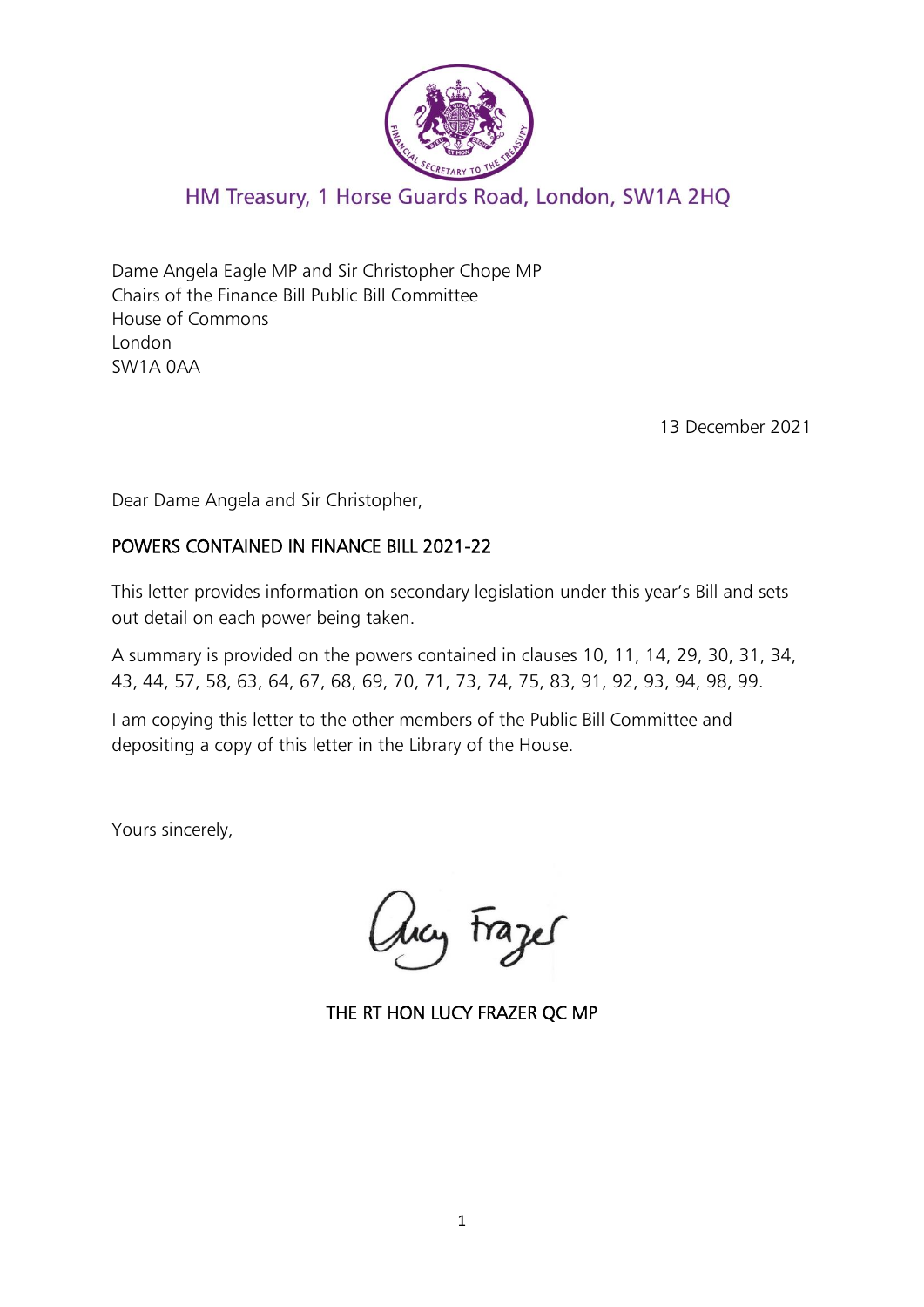Annex

Finance (No. 2) Bill: Clauses with powers to make secondary legislation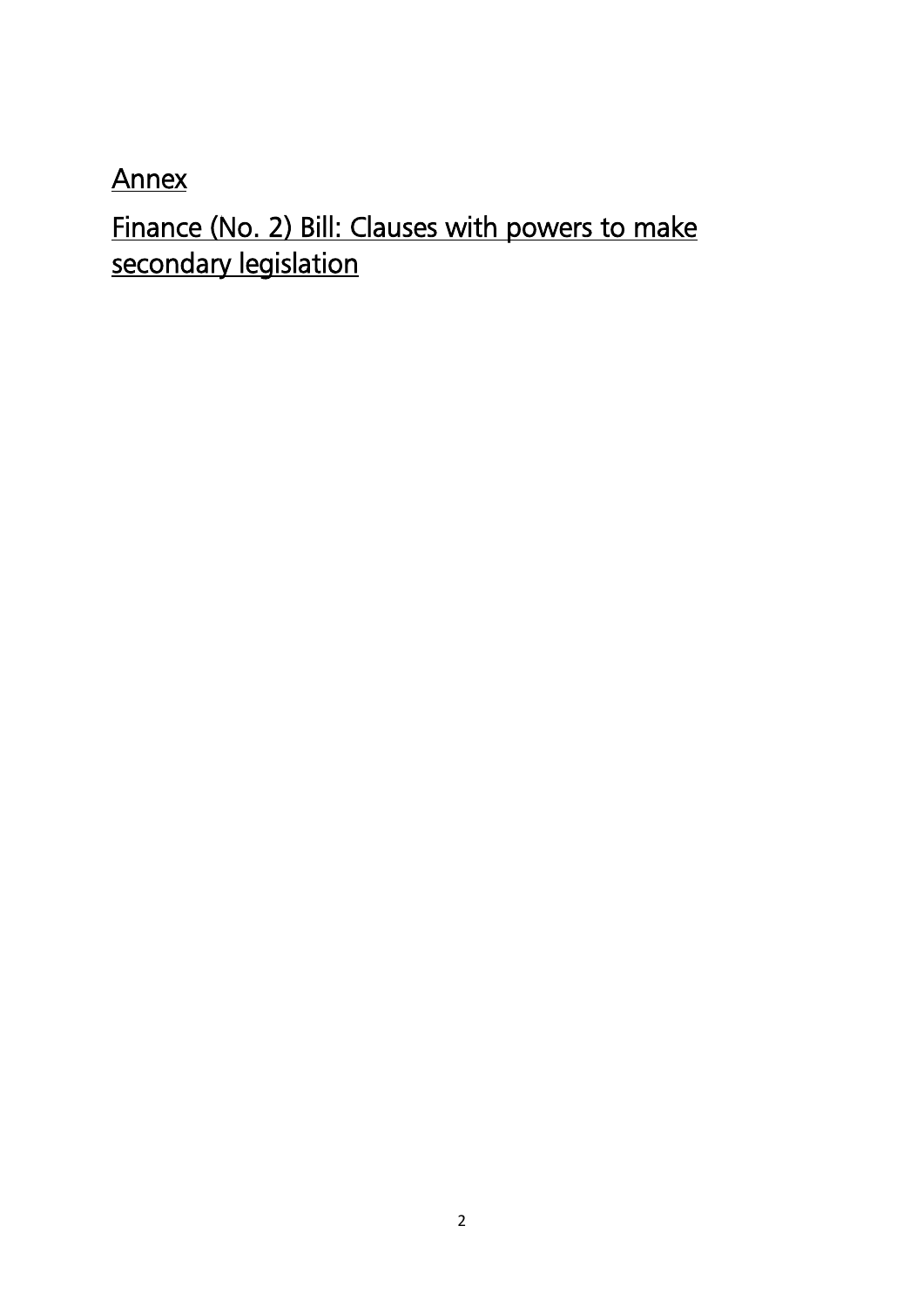# **Contents**

| PART 1: INCOME TAX, CORPORATION TAX AND CAPITAL GAINS TAX  6                          |
|---------------------------------------------------------------------------------------|
|                                                                                       |
| Clause 11: Public service pension schemes: rectification of unlawful discrimination 7 |
| Clause 14 and Schedule 2: Qualifying asset holding companies 8                        |
| Clause 29 and Schedule 5: Insurance contracts: change in accounting standards 9       |
| Clause 30: Deductions allowance in connection with onerous or impaired leases 10      |
| Clause 31: Provision in connection with the Dormant Assets Act 2022 and Schedule      |
|                                                                                       |
|                                                                                       |
|                                                                                       |
|                                                                                       |
| PART 3: ECONOMIC CRIME (ANTI-MONEY LAUNDERING) LEVY 15                                |
|                                                                                       |
|                                                                                       |
|                                                                                       |
|                                                                                       |
|                                                                                       |
| Clause 67: Securitisation companies and qualifying transformer vehicles  20           |
| Clause 68: Interim operation of margin schemes for used cars etc: Northern Ireland 21 |
|                                                                                       |
| Clause 70: Margin schemes and removal or export of goods: zero-rating  24             |
|                                                                                       |
| Clause 73: Transitioned trade remedies: decisions by Secretary of State  26           |
|                                                                                       |
|                                                                                       |
|                                                                                       |
|                                                                                       |
| Clause 91: Electronic sales suppression penalties and Schedule 13: Electronic sales   |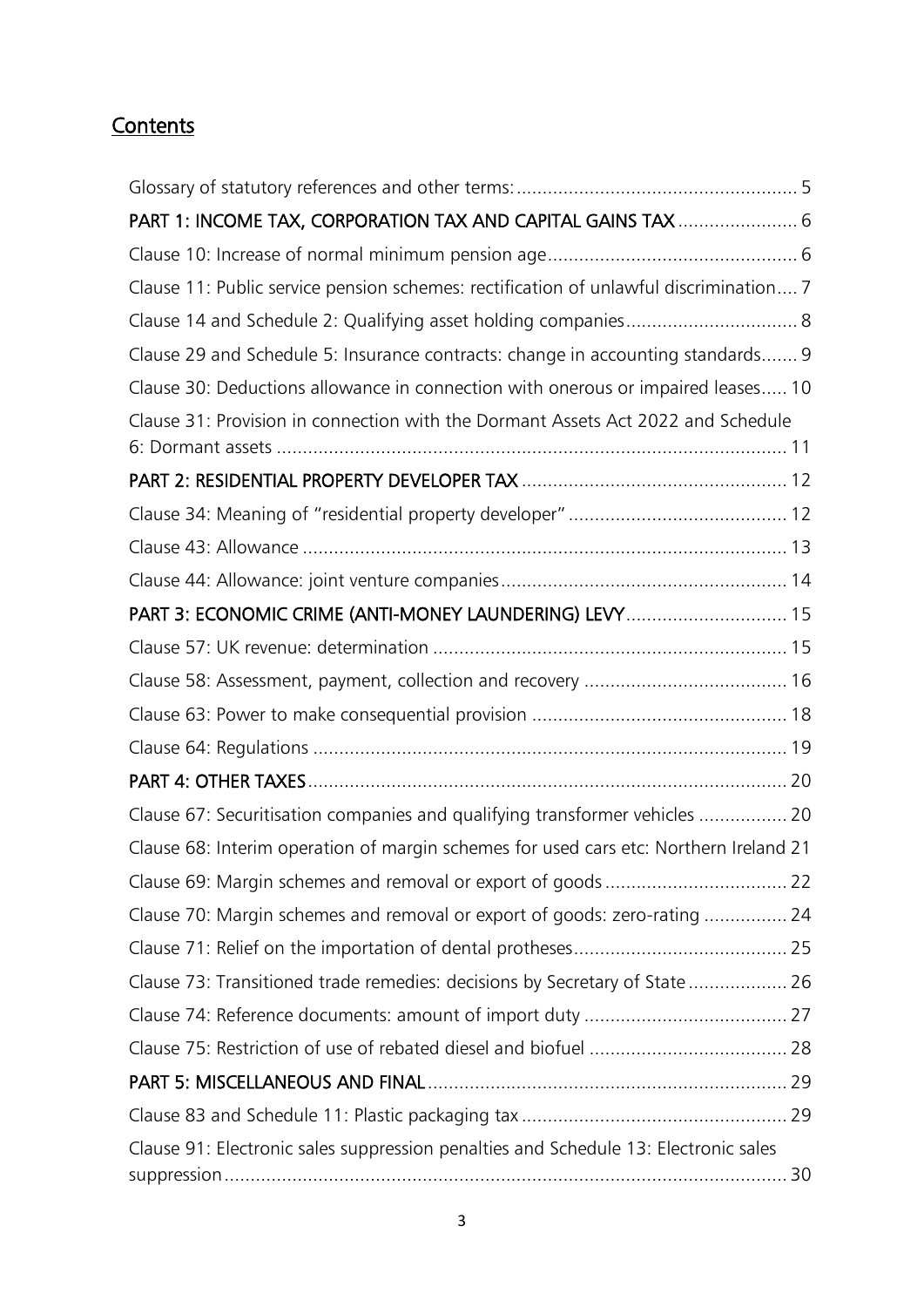<span id="page-3-0"></span>

| Clause 94 and Schedule 15: Large businesses: notification of uncertain tax treatment |  |
|--------------------------------------------------------------------------------------|--|
| Clause 98: Power to make temporary modifications of taxation of employment           |  |
| Clause 99 and Schedule 16: Vehicle CO2 emissions certificates  36                    |  |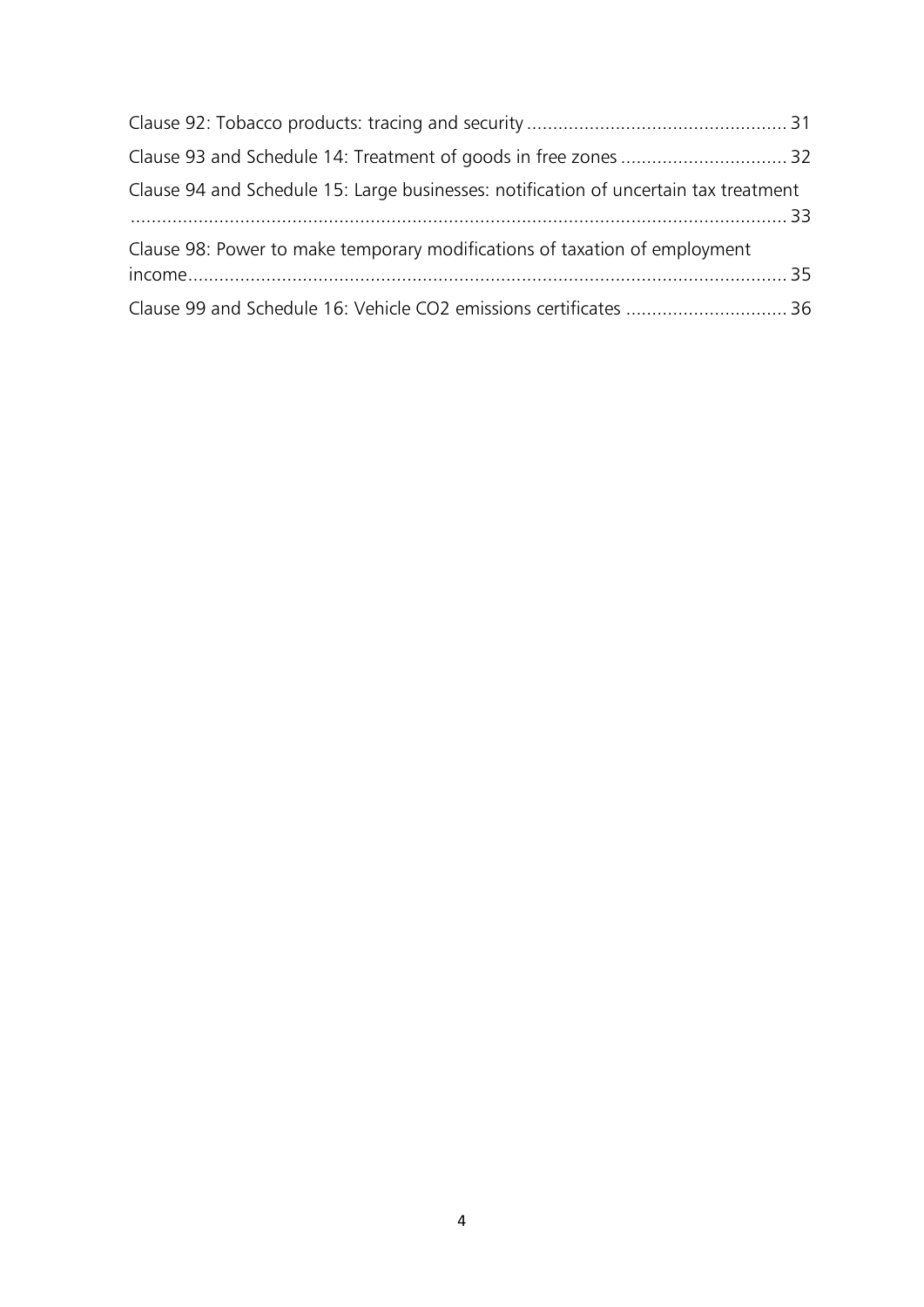# Glossary of statutory references and other terms:

| Statutory references |
|----------------------|
|----------------------|

| <b>CAA 2001</b>        | Capital Allowances Act 2001                             |
|------------------------|---------------------------------------------------------|
| <b>CTA 2010</b>        | Corporation Tax Act 2010                                |
| FA, followed by a year | Finance Act of that year                                |
| <b>HODA 1979</b>       | Hydrocarbon Oil Duties Act 1979                         |
| <b>ITEPA 2003</b>      | Income Tax (Earnings and Pensions) Act 2003             |
| <b>PSPJOA</b>          | <b>Public Service Pensions and Judicial Offices Act</b> |
| <b>TCGA 1992</b>       | Taxation of Chargeable Gains Act 1992                   |
| <b>TCTA 2018</b>       | Taxation (Cross-border Trade) Act 2018                  |
| <b>TPDA 1979</b>       | Tobacco Products Duty Act 1979                          |
| <b>VATA 1994</b>       | Value Added Tax Act 1994                                |
| <b>VERA 1994</b>       | Vehicle Excise and Registration Act 1994                |
|                        |                                                         |
| Other terms            |                                                         |
| <b>HMRC</b>            | Her Majesty's Revenue and Customs                       |
| <b>IFRS</b>            | International Financial Reporting Standard              |
| QAHC                   | Qualifying Asset Holding Company                        |
| <b>RPDT</b>            | Residential Property Developers Tax                     |
| <b>SDRT</b>            | Stamp Duty Reserve Tax                                  |
| UK                     | United Kingdom                                          |
| <b>VAT</b>             | Value Added Tax                                         |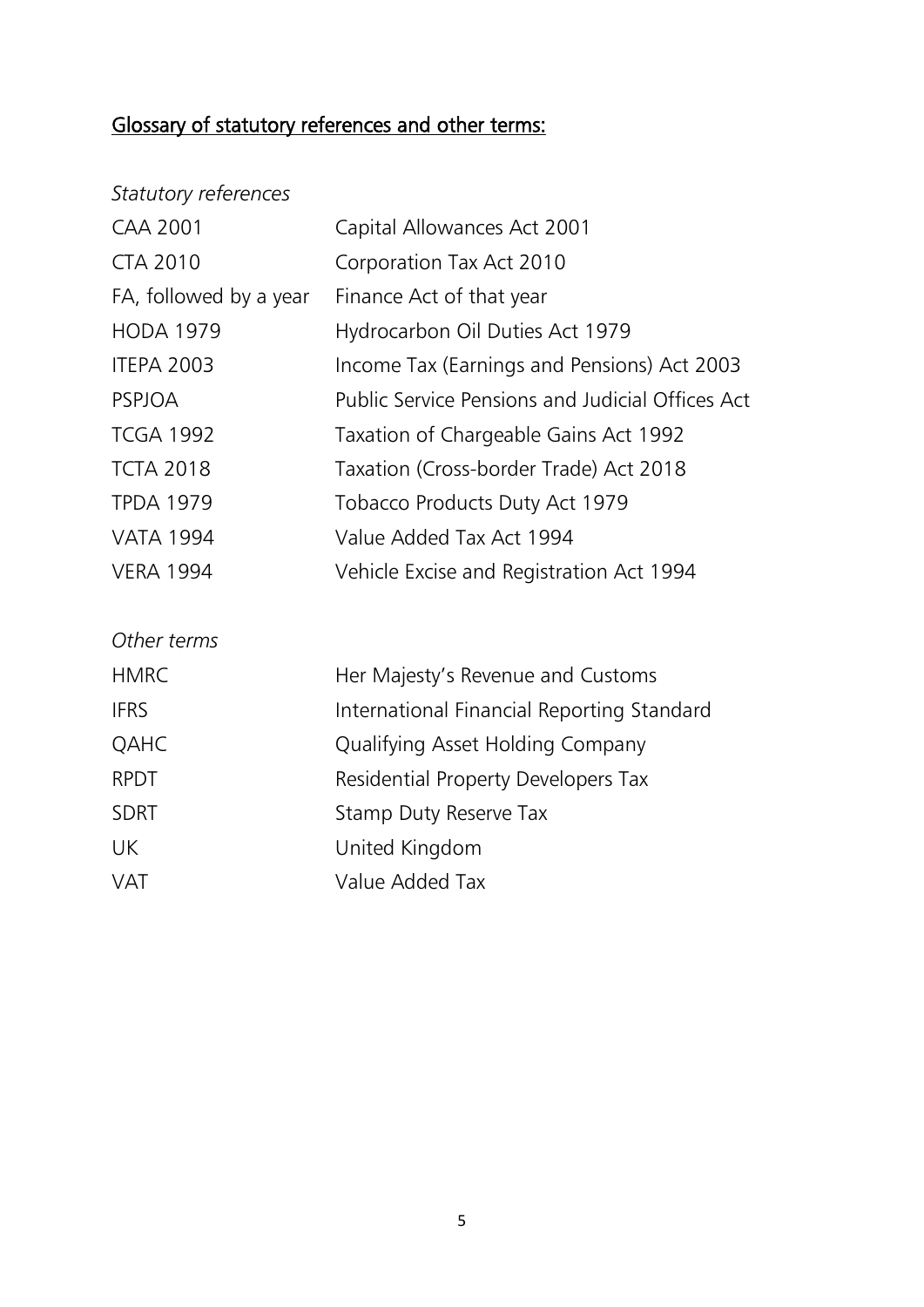## <span id="page-5-0"></span>PART 1: INCOME TAX, CORPORATION TAX AND CAPITAL GAINS TAX

#### <span id="page-5-1"></span>Clause 10: Increase of normal minimum pension age

Clause 10 introduces an increase in the normal minimum pension age from age 55 to 57 from 6 April 2028. Members of certain uniformed services pension schemes established under an enactment or Royal Warrant are excluded from this increase.

Clause 10(3) inserts new subsections (4) to (7) into section 279 of FA 2004. New subsection (4) defines what is meant by a uniformed services pension scheme. New subsection (6) allows the Treasury by regulations to amend the description of those pension schemes that will be excluded from the increase in 2028. New subsection (7) allows the regulations to make transitional provisions and savings. There are no plans to use the power until such time an amendment to the uniformed services pension schemes is required. Any regulations would be subject to negative procedure.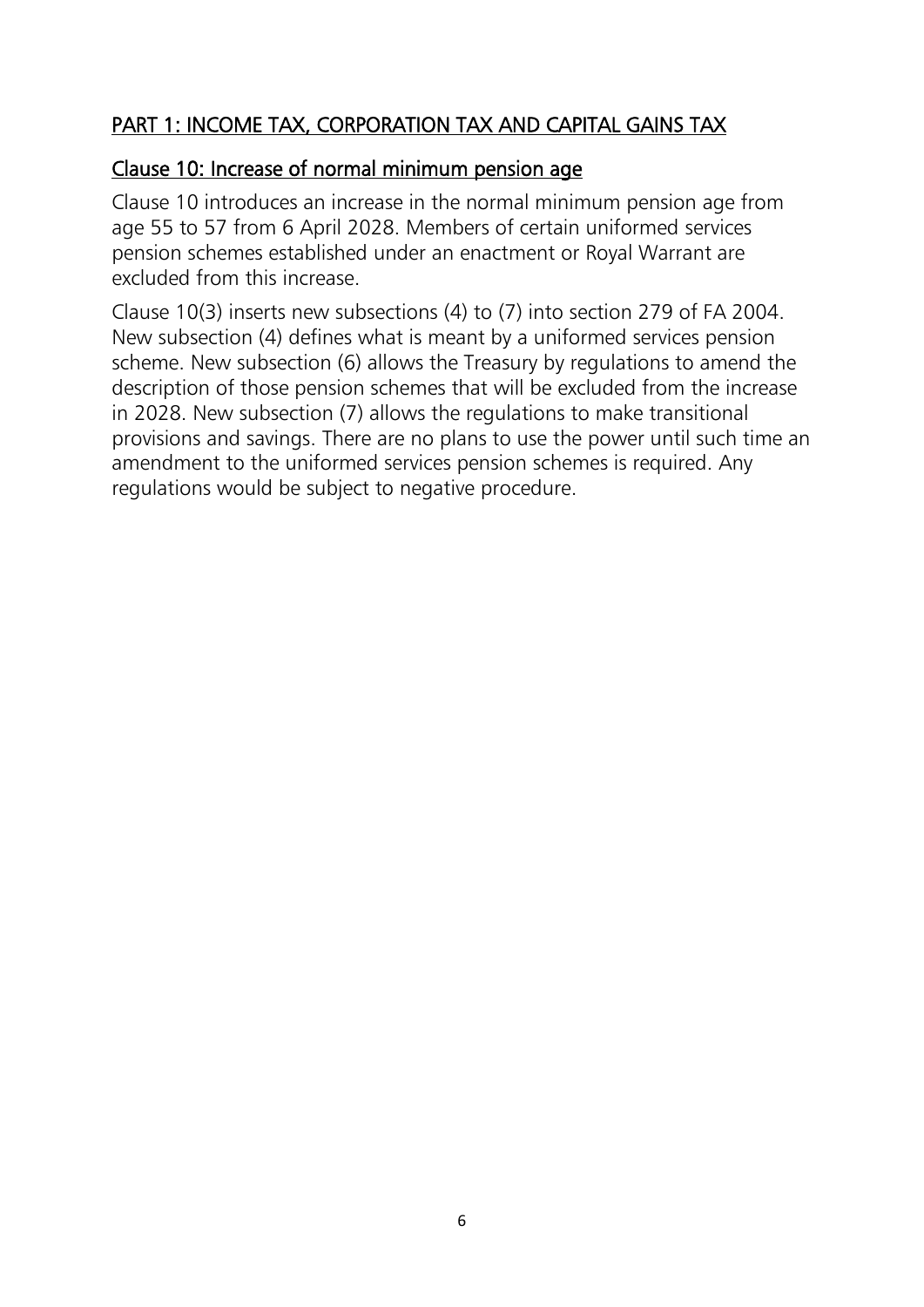## <span id="page-6-0"></span>Clause 11: Public service pension schemes: rectification of unlawful discrimination

Clause 11(1) allows the Treasury by regulations to make provision in connection with how taxes apply to the remedy that will be set out in [Public](https://www.lawinsider.com/clause/public-service-pensions)  [Service Pensions](https://www.lawinsider.com/clause/public-service-pensions) and [Judicial](https://www.lawinsider.com/clause/judicial) [Offices](https://www.lawinsider.com/clause/offices) [Act](https://www.lawinsider.com/clause/act) 2021 (PSPJOA).

Clause 11(4) provides that the regulations may have retrospective effect; make different provision for different cases, and make consequential, incidental or supplemental provision.

The Treasury intends to exercise the power to make consequential detailed changes to tax legislation to, as far as possible, put the individual in the tax position they would have been in if the discrimination had never happened.

The power will be used, including but not limited to, making provision for:

- an exemption to a tax charge on compensation payable under PSPJOA;
- lifetime allowance protection to be calculated on the higher of the two pension choices available under PSPJOA;
- additional annual allowance, where the remedy in PSPJOA means individuals accrue their chosen benefits in a single year and not in the relevant tax years;
- deeming the tax charges paid on an individual's behalf by one scheme to have been paid by the other scheme, where PSPJOA provides that they were never a member of the first-mentioned scheme;
- ensuring that pensions and lump sums paid under PSPJOA are treated as payments that registered pension schemes are authorised to make.

The Treasury intends to exercise the power once PSPJOA has Royal Assent and, where necessary, the schemes have made their own regulations. Regulations made under clause 11 are subject to negative procedure.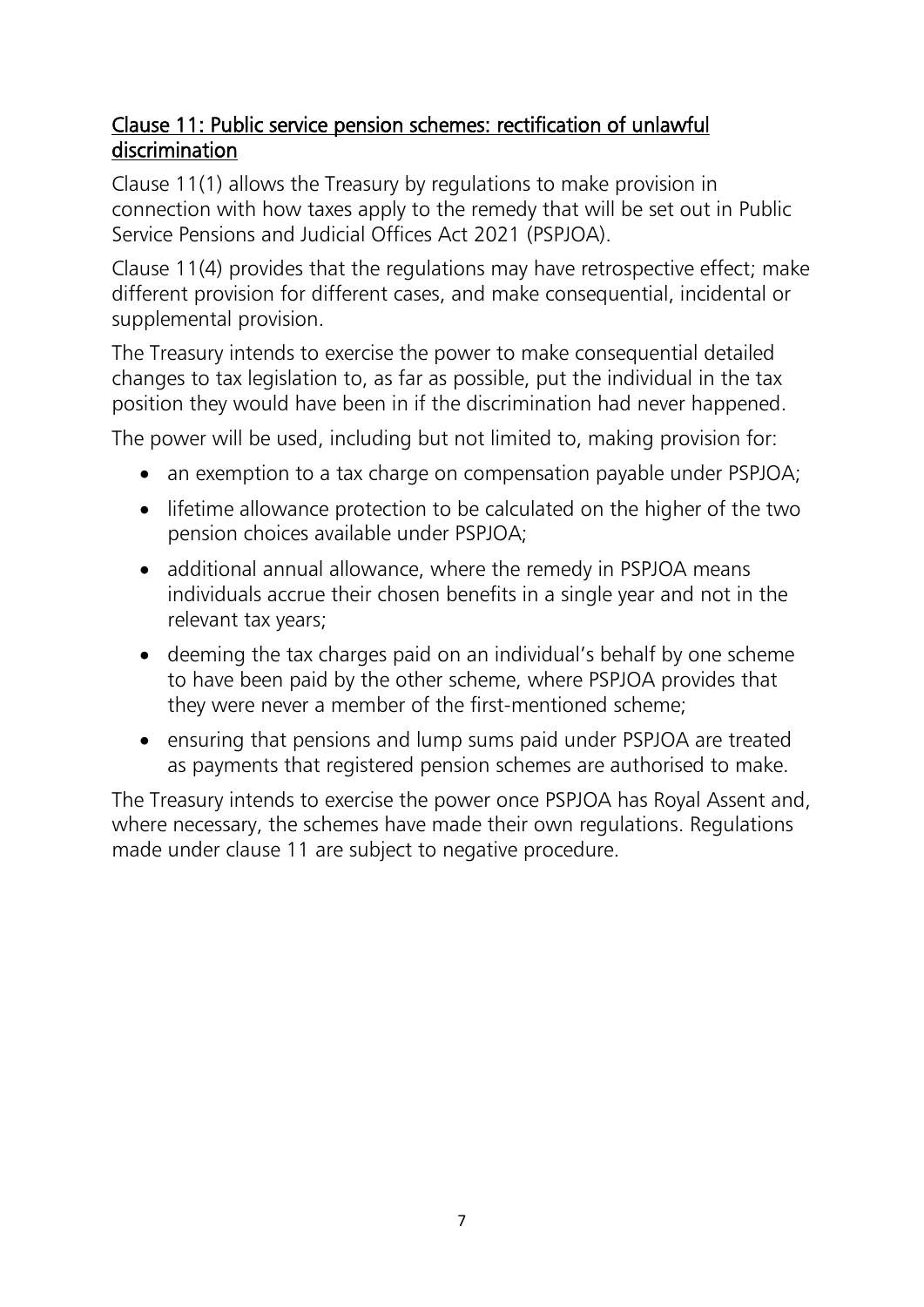## <span id="page-7-0"></span>Clause 14 and Schedule 2: Qualifying asset holding companies

Clause 14 introduces Schedule 2 which provides for a regime for the taxation of Qualifying Asset Holding Companies (QAHCs).

Paragraph 8(3) of Schedule 2 allows the Treasury by regulations to provide that a specified public authority is a category A investor. There are no plans to use this power, but it is envisaged that the power will be used where there is a newly formed public authority that, in accordance with the policy intention of the regime, should be considered as a category A investor. Any regulations would be subject to negative procedure.

Paragraph 24(3) of Schedule 2 allows the Treasury by regulations to add to, vary or omit items in the list of information to be contained in an annual return to be made by QAHCs. There are no plans to use this power. The Treasury intends to exercise this power if certain information is no longer required, or if further specific information is required for compliance or policy purposes. Any regulations would be subject to negative procedure.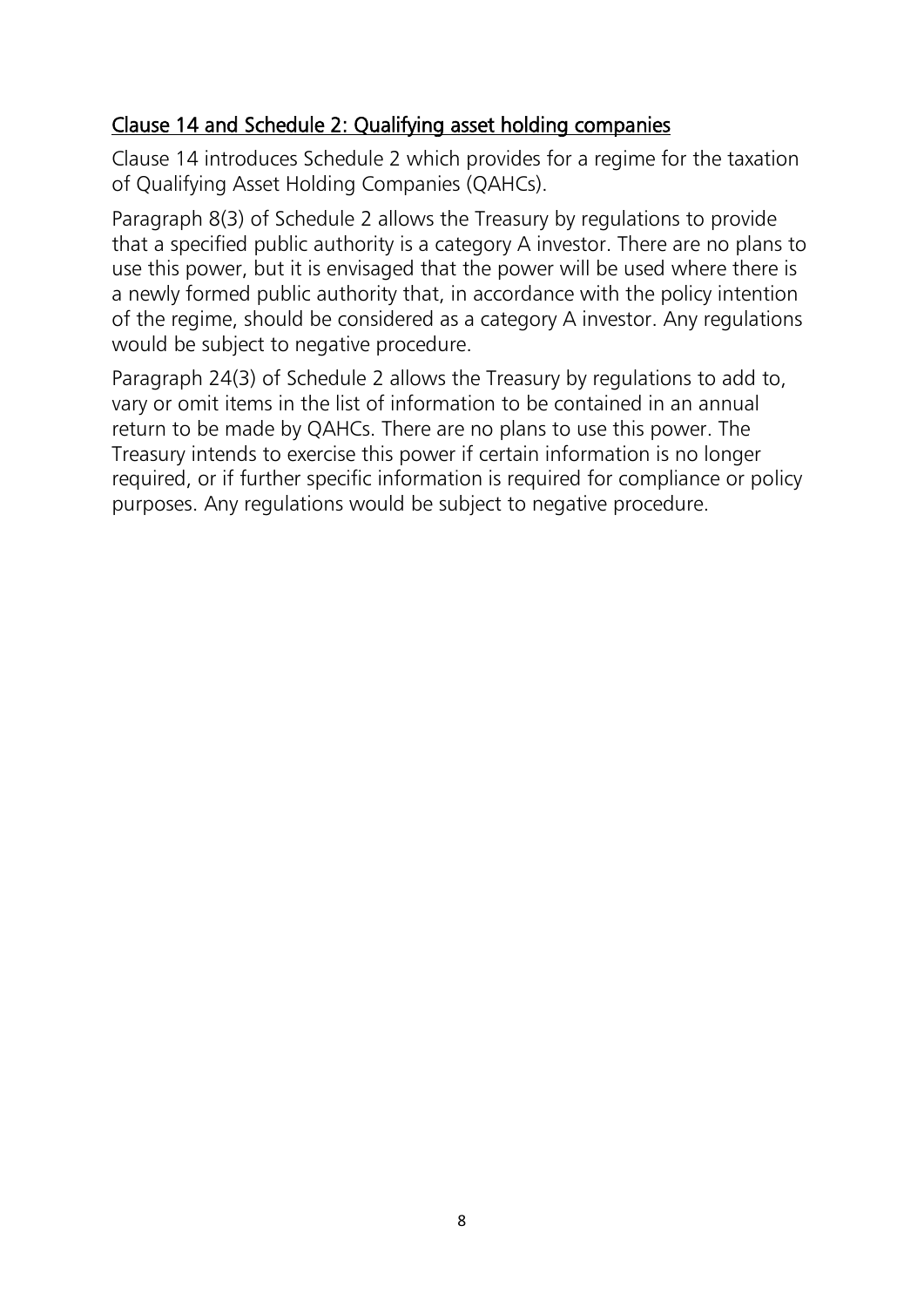## <span id="page-8-0"></span>Clause 29 and Schedule 5: Insurance contracts: change in accounting standards

Clause 29 introduces Schedule 5 which makes provision in connection with International Financial Reporting Standards (IFRS) 17, the new international accounting standard for insurance contracts issued by the International Accounting Standards Board.

Paragraph 1(1) of the Schedule allows the Treasury by regulations to make corporation tax provision in response to the introduction of IFRS 17. Paragraph 1(2) allows the regulations to make different provision for different purposes; incidental, supplementary, transitional, transitory and saving provision; provision subject to an election or other specified circumstances.

Part 2 of Schedule 5 will revoke the requirement for all life companies to spread their acquisition expenses over seven years for tax purposes. Paragraph 4 of the Schedule allows the Treasury by regulations to appoint the day on which Part 2 comes into force. Paragraph 5 allows the Treasury by regulations to make transitional, transitory or saving provision in connection with the coming into force of Part 2. Paragraph 6 allows the regulations to make different provision for different purposes.

The Treasury intends to exercise the powers during 2022 to make regulations which are expected to apply to accounting periods beginning on or after 1 January 2023. The regulations are subject to negative procedure.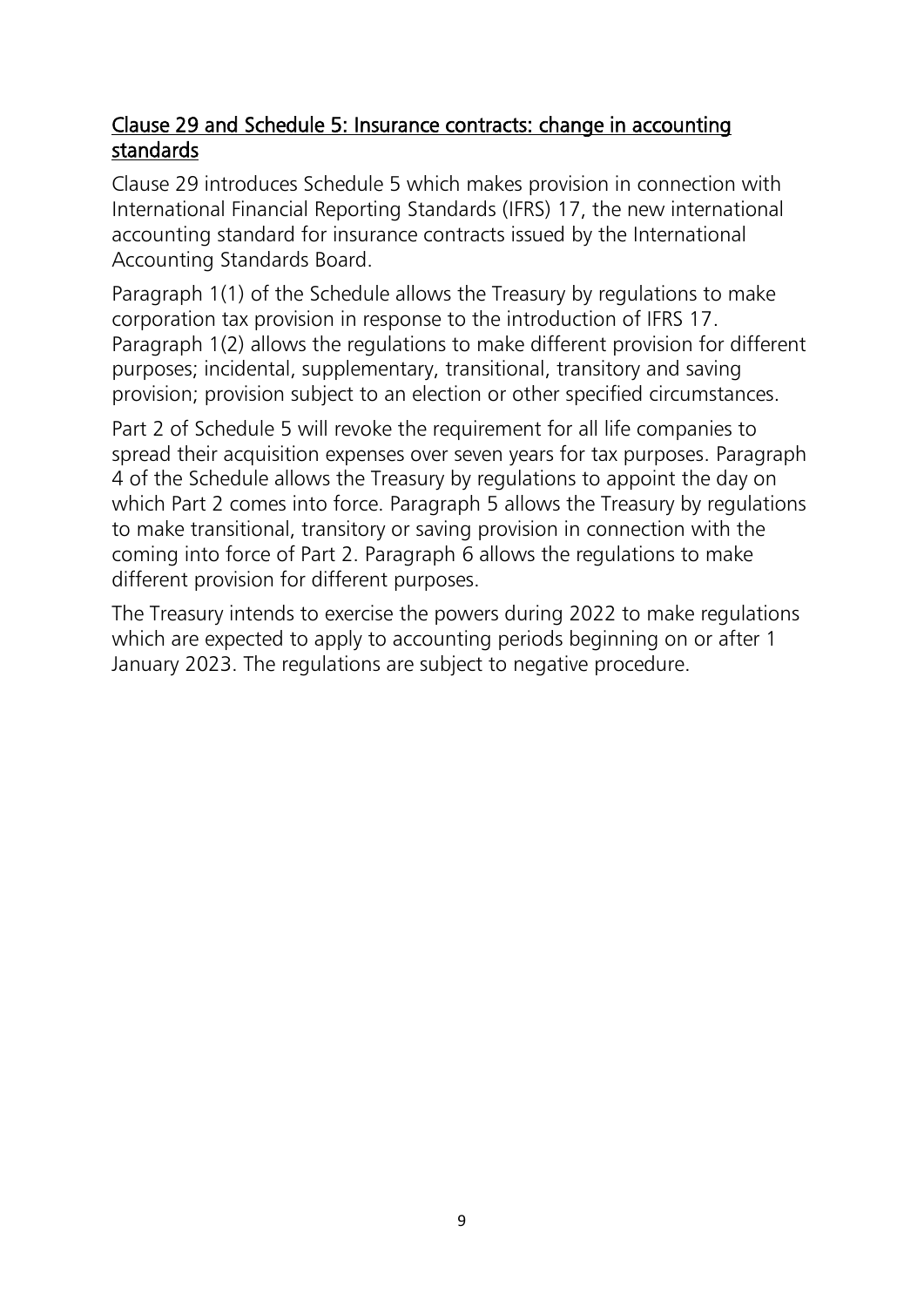## <span id="page-9-0"></span>Clause 30: Deductions allowance in connection with onerous or impaired leases

Clause 30 amends Part 7ZA of Corporation Tax Act (CTA) 2010 to ensure that the legislation continues to operate as intended by providing an exemption from the loss restriction rules in certain circumstances where there has been a change in accounting standards.

The clause inserts new section 269ZYZA which ensures that different accounting treatments of lease impairments are covered by the exemption. New section 269ZYZA(4) deals with an administrative easement in terms of accounting for rent concessions provided for payments due between 1 June 2020 and 30 June 2022 arising specifically as a result of the COVID-19 pandemic.

New section 269ZYZA(7) allows the Treasury by regulations to amend the date in new section 269ZYZA(4)(c) (30 June 2022). There are no plans to use the power. Any regulations would be subject to negative procedure.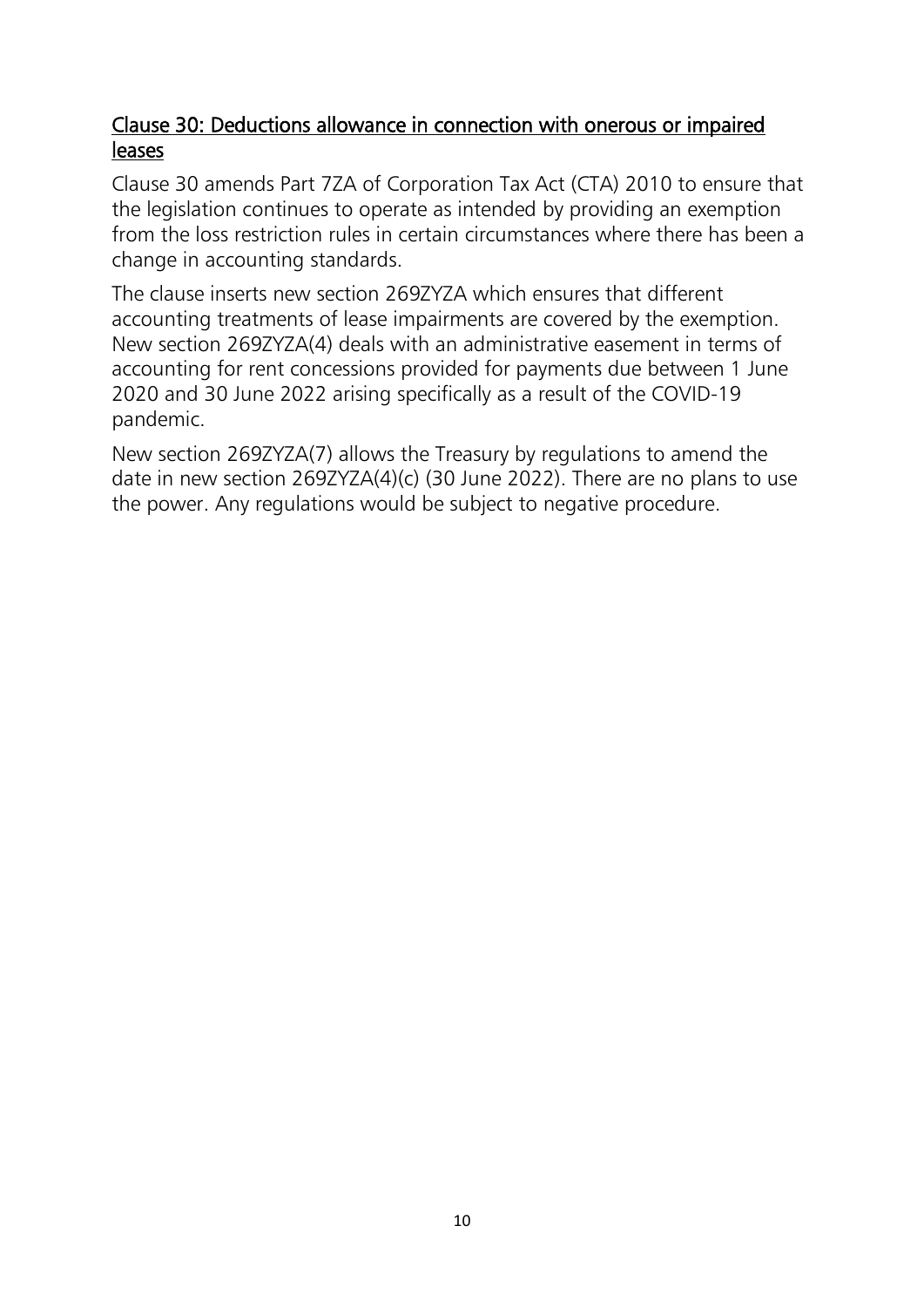### <span id="page-10-0"></span>Clause 31: Provision in connection with the Dormant Assets Act 2022 and Schedule 6: Dormant assets

Clause 31 introduces Schedule 6. The Schedule makes various changes, primarily to Capital Gains Tax legislation, to reflect the expansion of the Dormant Assets Scheme to a wider range of assets. The Schedule contains a number of regulation making powers.

Paragraph 2 substitutes a new section 39 of FA 2008 for the existing section 39 to reflect the introduction of the Dormant Assets Bill. The new section retains existing powers to allow the Commissioners for HMRC by regulations to make provision concerning the reporting of payments of interest by financial institutions to HMRC and to modify the rules relating to deduction of tax from payments of interest. There are no plans to use the powers. Any regulations would be subject to negative procedure

Paragraph 5 allows the Treasury by regulations to make further changes to Taxation of Chargeable Gains Act (TCGA) 1992 and the Income Tax Acts in respect of the Dormant Assets Scheme. There are currently no plans to use these powers, but it may become necessary to do so if changes are made to the Dormant Assets Bill which affect tax legislation. That Bill is still proceeding through parliament and is unlikely to be given Royal Assent until late Spring 2022. To ensure a smooth introduction of the expanded Dormant Asset Scheme any changes to tax legislation would need to be made as soon as possible. Any regulations made under this power must be made before 1 January 2024 when the power ends. The regulations would be subject to negative procedure.

Paragraph 6 allows the Treasury by regulations to appoint a day for the legislation to come into force. It is anticipated the legislation will be brought into force at the same time as the Dormant Assets Act 2022. The regulations are not subject to parliamentary procedure.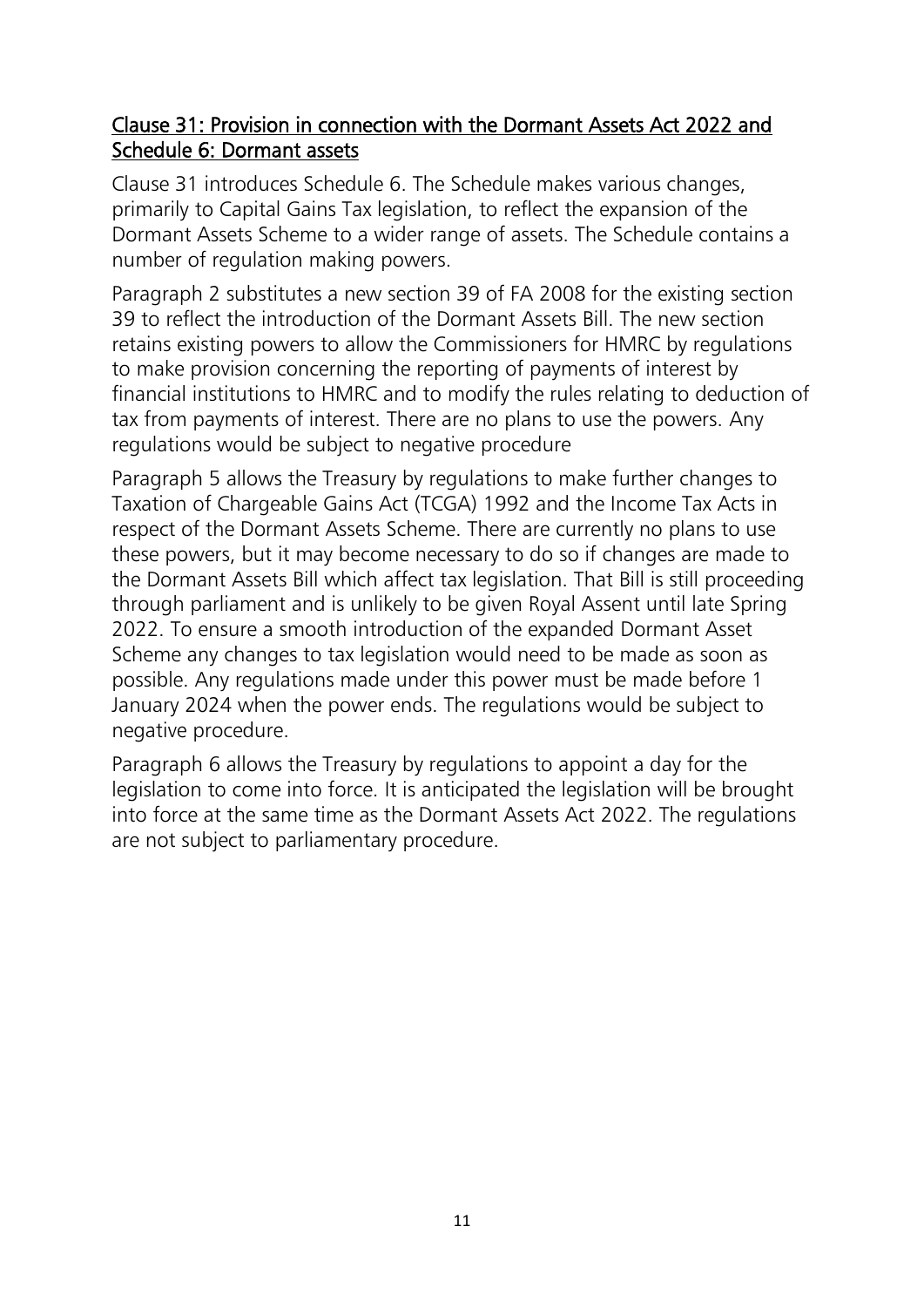# <span id="page-11-0"></span>PART 2: RESIDENTIAL PROPERTY DEVELOPER TAX (RPDT)

#### <span id="page-11-1"></span>Clause 34: Meaning of "residential property developer"

Clause 34 provides the meaning of residential property developer.

Clause 34(5) allows the Treasury by regulations to amend the definition of a non-profit housing company and make any consequential changes to Residential Property Developer Tax (RPDT) legislation. This allows the definition to be updated in line with any changes to the regulatory frameworks for registered social housing providers. There are no plans to use the power. Any regulations would be subject to negative procedure.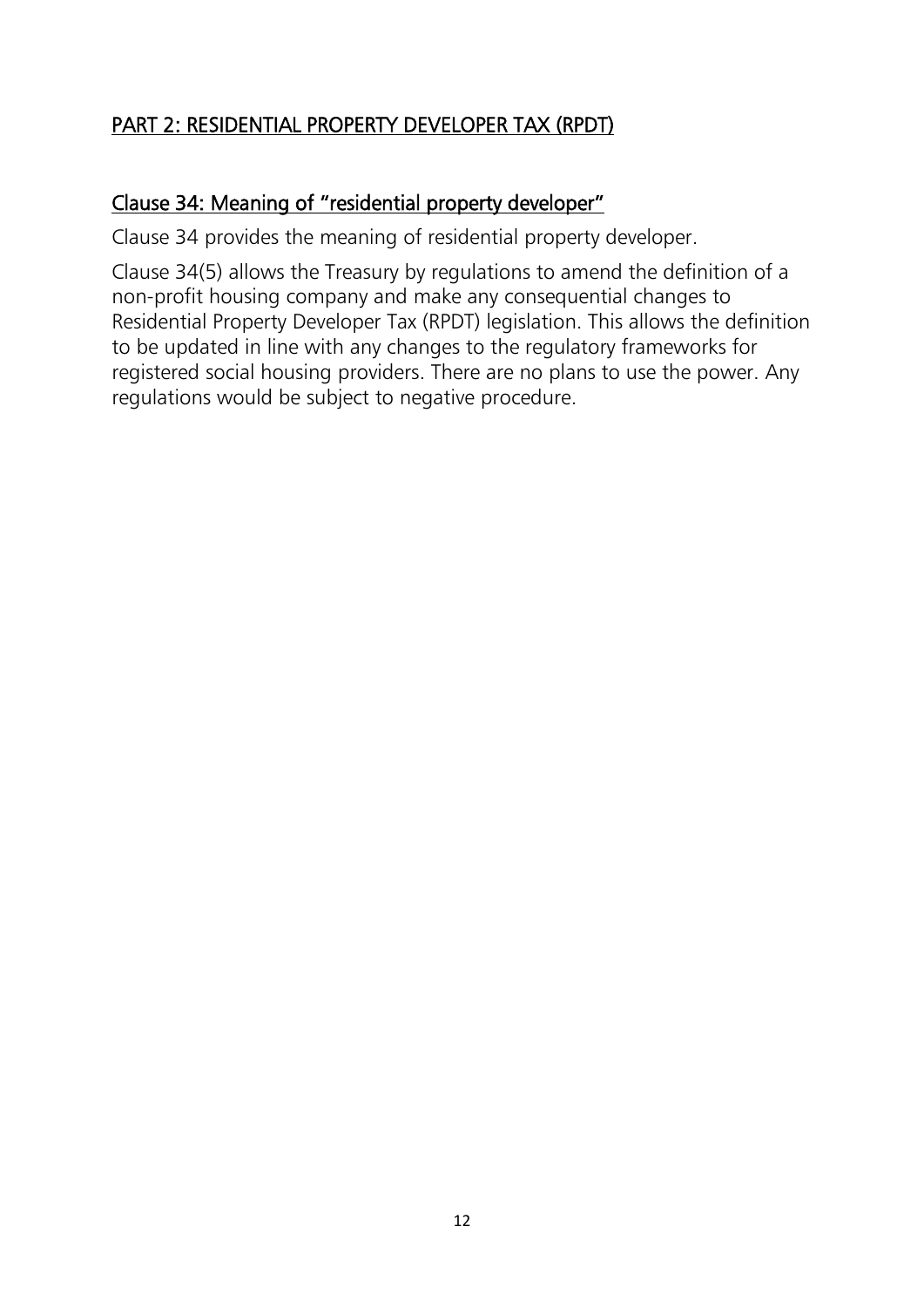## <span id="page-12-0"></span>Clause 43: Allowance

Clause 43(8) allows the Commissioners for HMRC by regulations to make provision about the nomination of a company to be the allocating member in a group of its £25 million allowance; the process for changing the allocating member of a group, and the submission of an allowance allocation statement. Clause 43(9) sets out the matters that may be included in the relevant regulations. The Commissioners for HMRC intend to exercise the power before 1 April 2022 to ensure that the process for allocating the allowance is clear on the commencement of RPDT. The regulations are subject to negative procedure.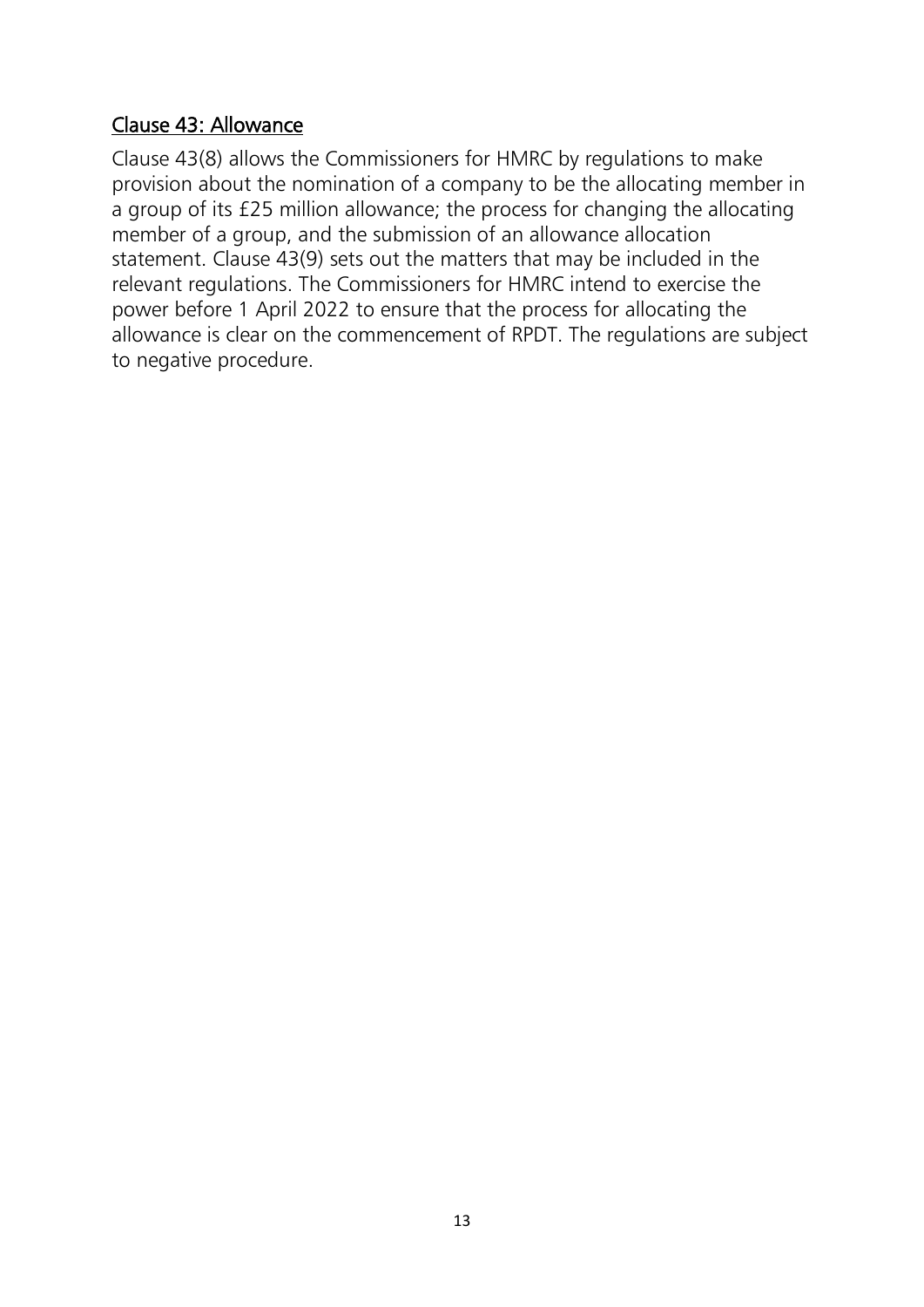## <span id="page-13-0"></span>Clause 44: Allowance: joint venture companies

Clause 44(5) allows the Commissioners for HMRC by regulations to make provision about the details of how a notional allowance statement operates for joint ventures. This includes details about the allocation of a company's notional allowance where it has interests in several joint venture companies. The regulations will also state the circumstances in which such a statement is not required from a joint venture member. Clause 44(6) sets out matters that may be included in the regulations. The Commissioners for HMRC intend to exercise the power before 1 April 2022 to ensure that the process for allocating the notional allowance between joint venture members is clear on the commencement of RPDT. The regulations are subject to negative procedure.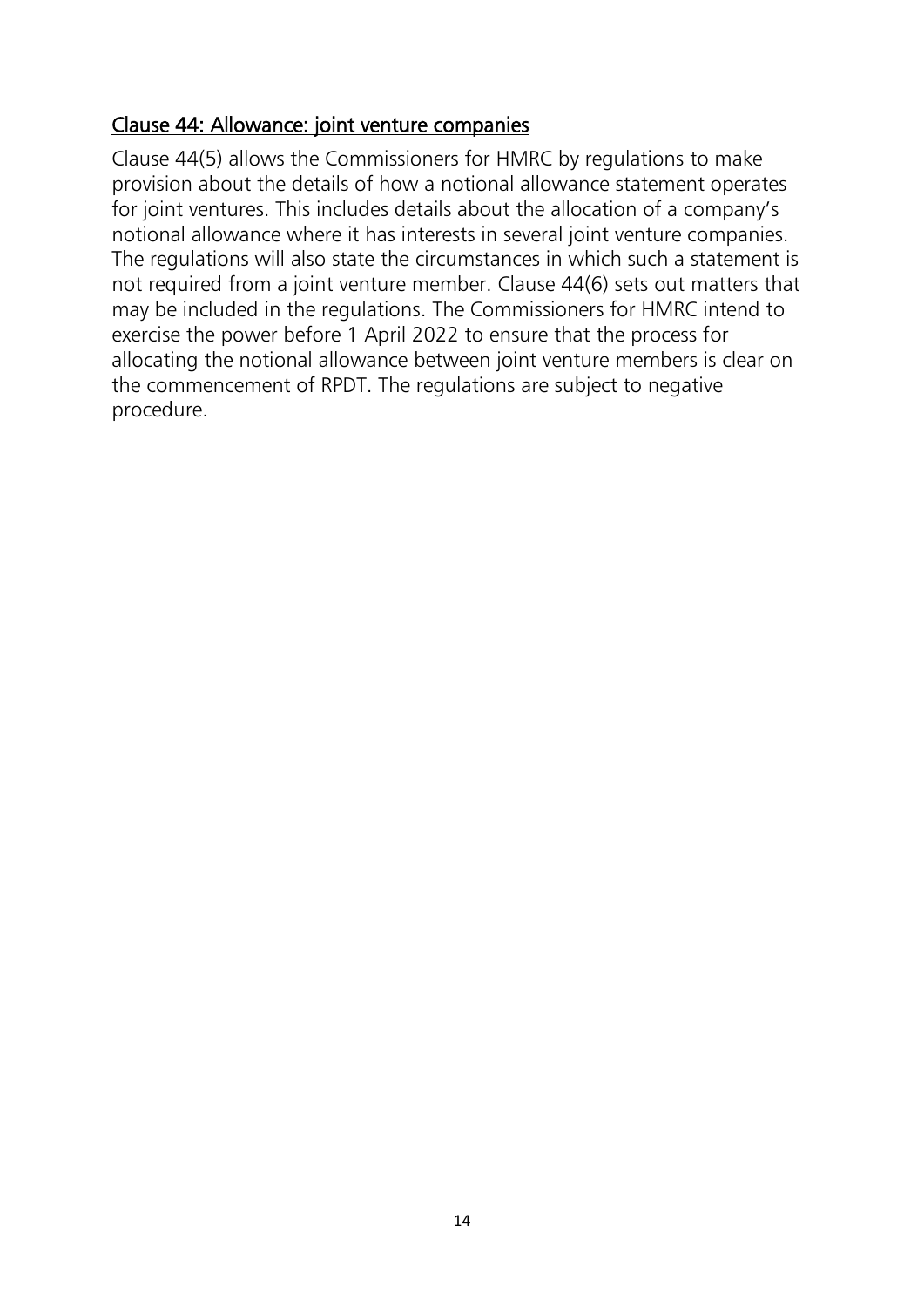# <span id="page-14-0"></span>PART 3: ECONOMIC CRIME (ANTI-MONEY LAUNDERING) LEVY

#### <span id="page-14-1"></span>Clause 57: UK revenue: determination

Clause 57 sets out how a person's UK revenue for the Economic Crime (antimoney laundering) Levy is determined in a relevant accounting period.

Clause 57(9)(b) allows the Treasury by regulations to make specific determinations of revenue to be ignored when calculating UK revenue for the purposes of the levy. There are no plans to use the power. Any regulations would be subject to negative procedure.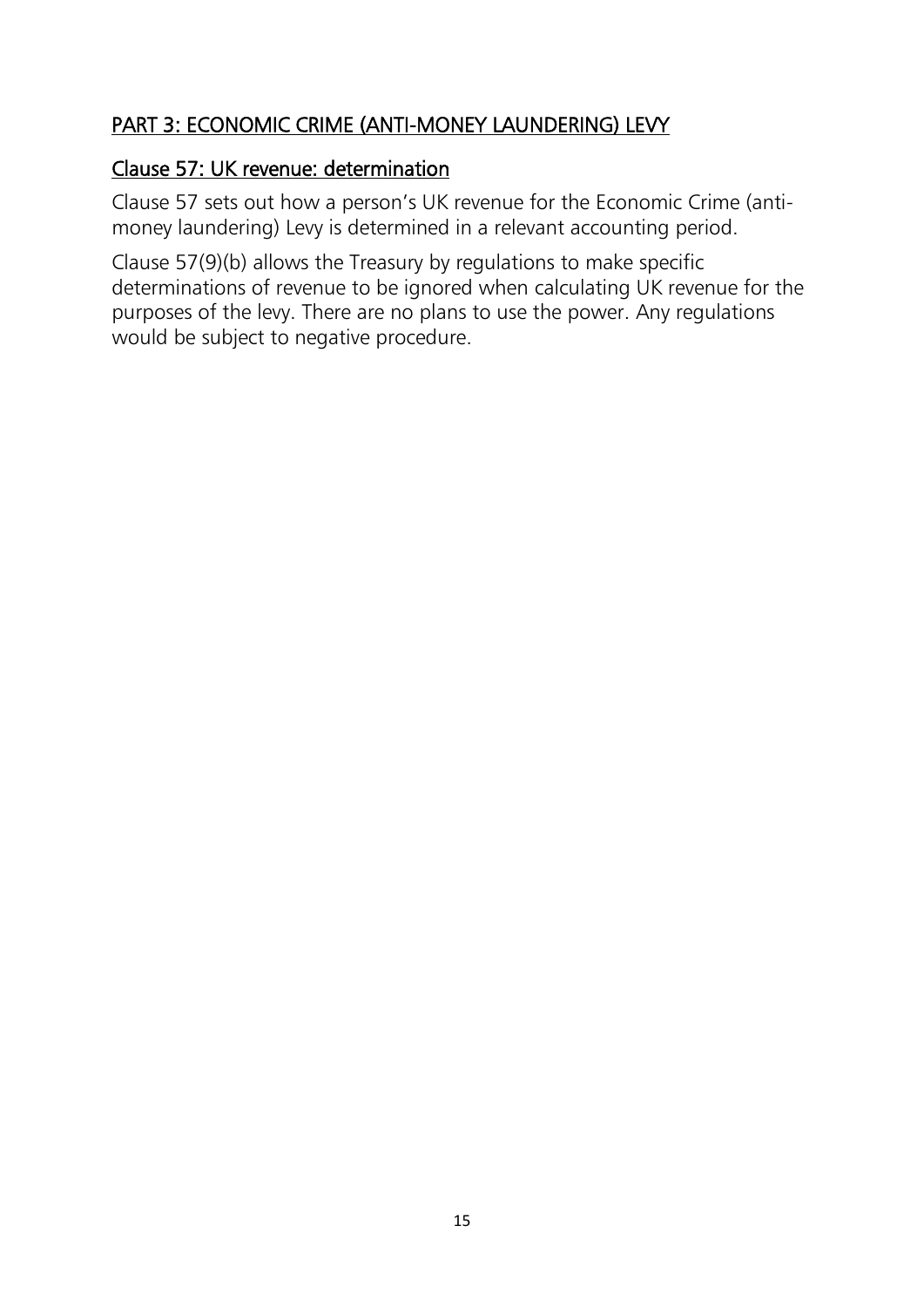## <span id="page-15-0"></span>Clause 58: Assessment, payment, collection and recovery

Clause 58(2)(a) allows the Treasury by regulations to make provision about the assessment, payment and collection of the levy. The Treasury intends to exercise the power before September 2022. The regulations, excepting those on enforcement, are subject to negative procedure.

Clause 58(2)(b) allows the Treasury by regulations to make further provision about the recovery of the levy. The Treasury intends to exercise the power before September 2022. The regulations are subject to negative procedure, save where they make provision under clause 58(3)(k) about the enforcement of the levy, in which case they are subject to affirmative procedure.

Clause 58(3) sets out matters about which the regulations may make provision:

- the times at which payments are to be made and the methods of payment;
- requiring entities that are liable to pay the levy to notify the appropriate collection authority of that liability and to make returns;
- determining, in relation to persons for whom there is more than one appropriate collection authority with power to exercise functions under Part 3, the authority that is to exercise those functions;
- in relation to a business which is carried on by a partnership or by another unincorporated body specifying by what person anything required to be done in connection with the levy is to be done;
- for interest (at a rate specified in, or determined under the regulations) to be charged in respect of unpaid amounts of the levy;
- permitting or requiring entities liable to pay the levy to supply the appropriate collection authority such information or documents as the authority may request in connection with the levy;
- requiring bodies (other than appropriate collection authorities) that are supervisory authorities to co-operate with appropriate collection authorities in the collection of the levy or otherwise in matters relating to the levy;
- for the making of decisions by appropriate collection authorities as to any matter required to be decided for the purposes of the regulations;
- about the form, manner and content of notifications or any other notices or communications with appropriate collection authorities in connection with the levy;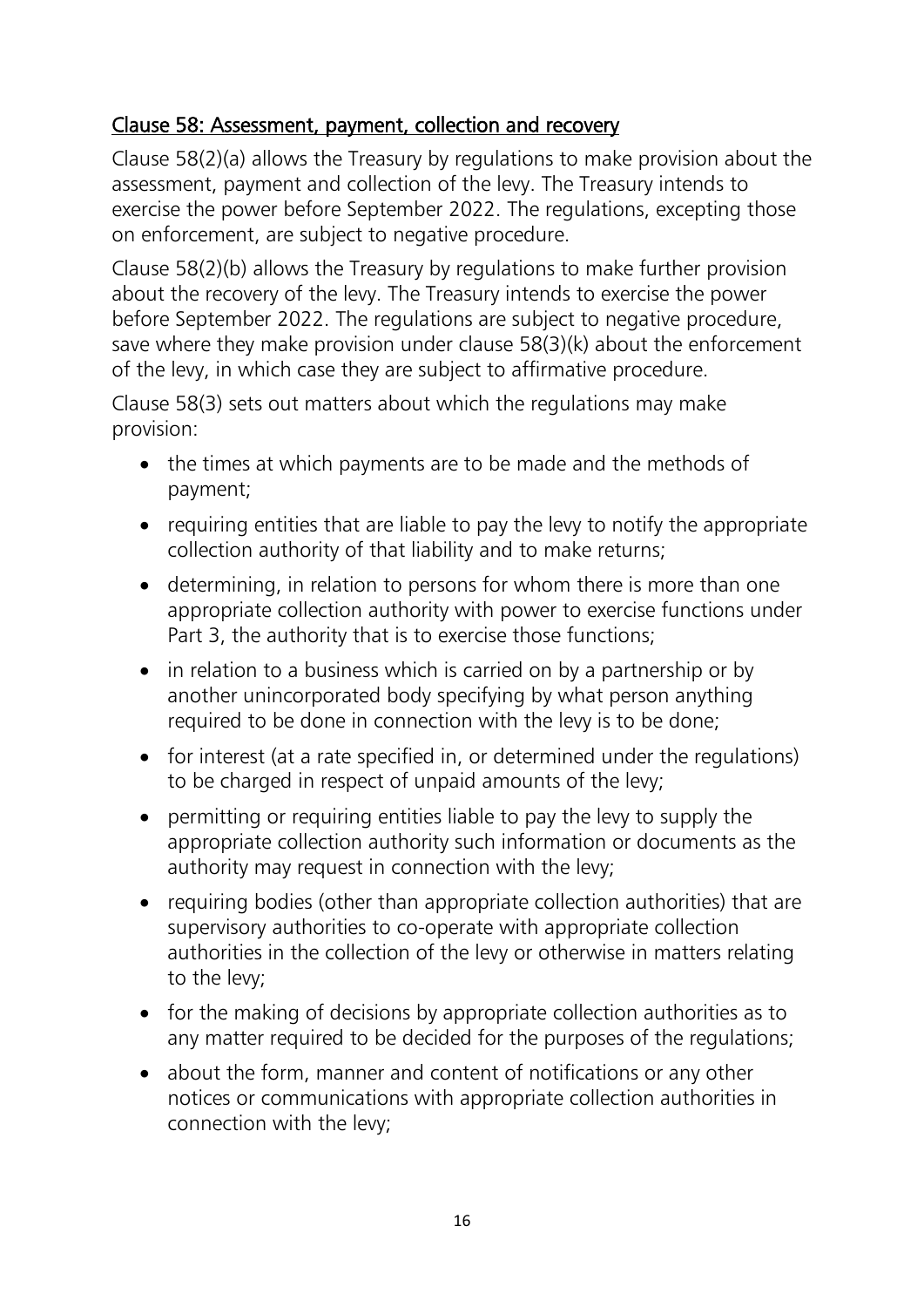- for the review of, and a right of appeal to the tribunal against, specified decisions of appropriate collection authorities in connection with the levy;
- about the enforcement of the levy (including provision for the imposition of civil penalties or other sanctions for a failure to comply with a requirement imposed by or under Part 3);
- about the recovery of overpayments of the levy;
- in relation to cases where an individual liable to pay the levy dies or becomes incapacitated, or where a person (whether or not an individual) is subject to an insolvency procedure.

Clause 58(4) allows provision relating to notification of liability and the making of returns to include provision about: the periods by reference to which returns are to be made; the information to be included in returns; the timing for making returns, and the form of, and the method of making, returns.

Clause 58(6) allows the regulations to confer functions on the Commissioners for HMRC, another appropriate collection authority or anyone acting on their behalf.

Clause 58(7) allows regulations made by virtue of clause 58(6) to confer functions on the Commissioners for HMRC to enforce, collect and manage the levy in place of another appropriate collection authority.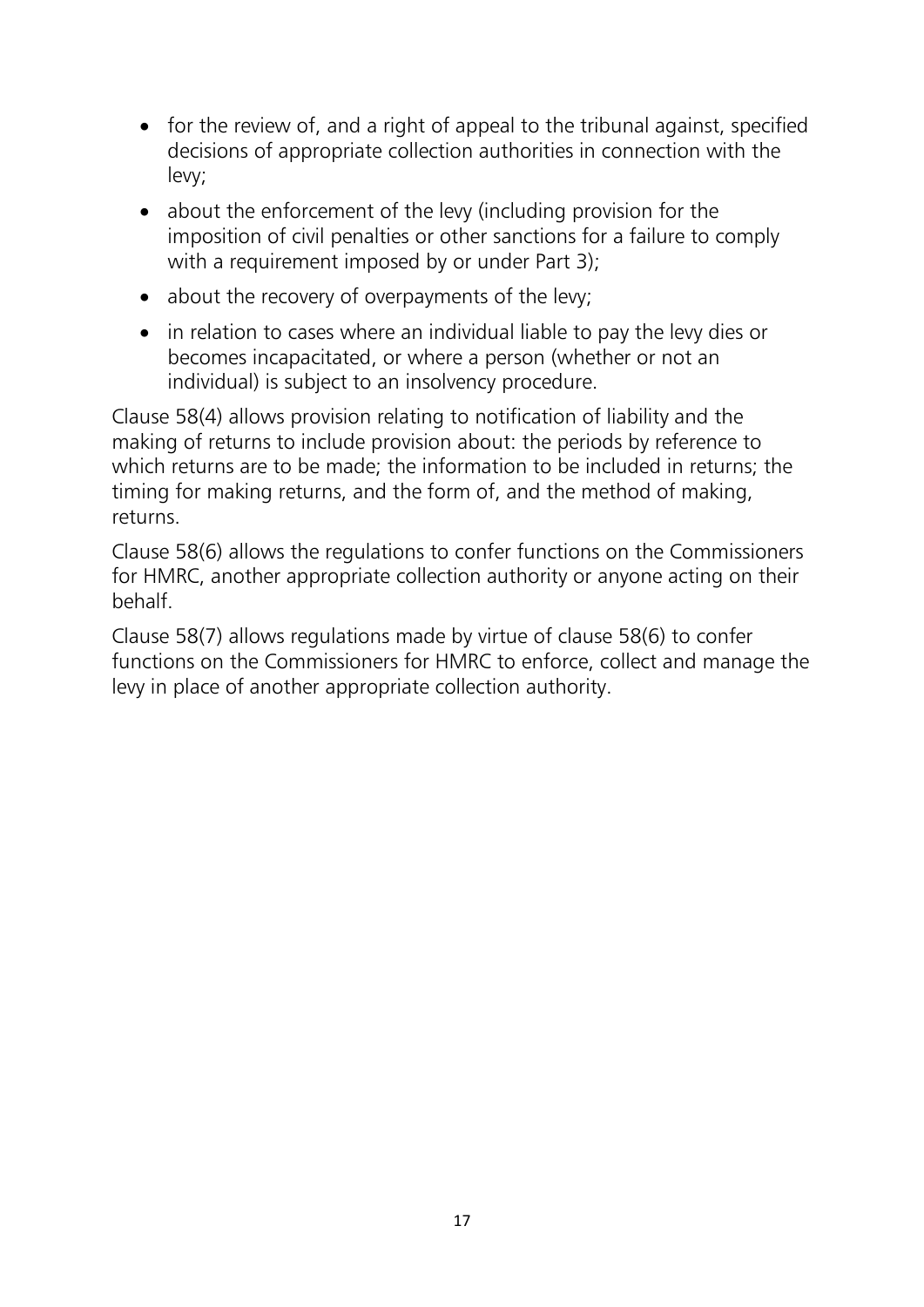## <span id="page-17-0"></span>Clause 63: Power to make consequential provision

Clause 63(2) allows the Treasury by regulations to make consequential provision. In the event that consequential provisions are required as a result of other regulations made under Part 3, the Treasury intends to exercise the power before September 2022. The regulations are subject to negative procedure, other than when a consequential provision amends primary legislation, in which case it is subject to affirmative procedure.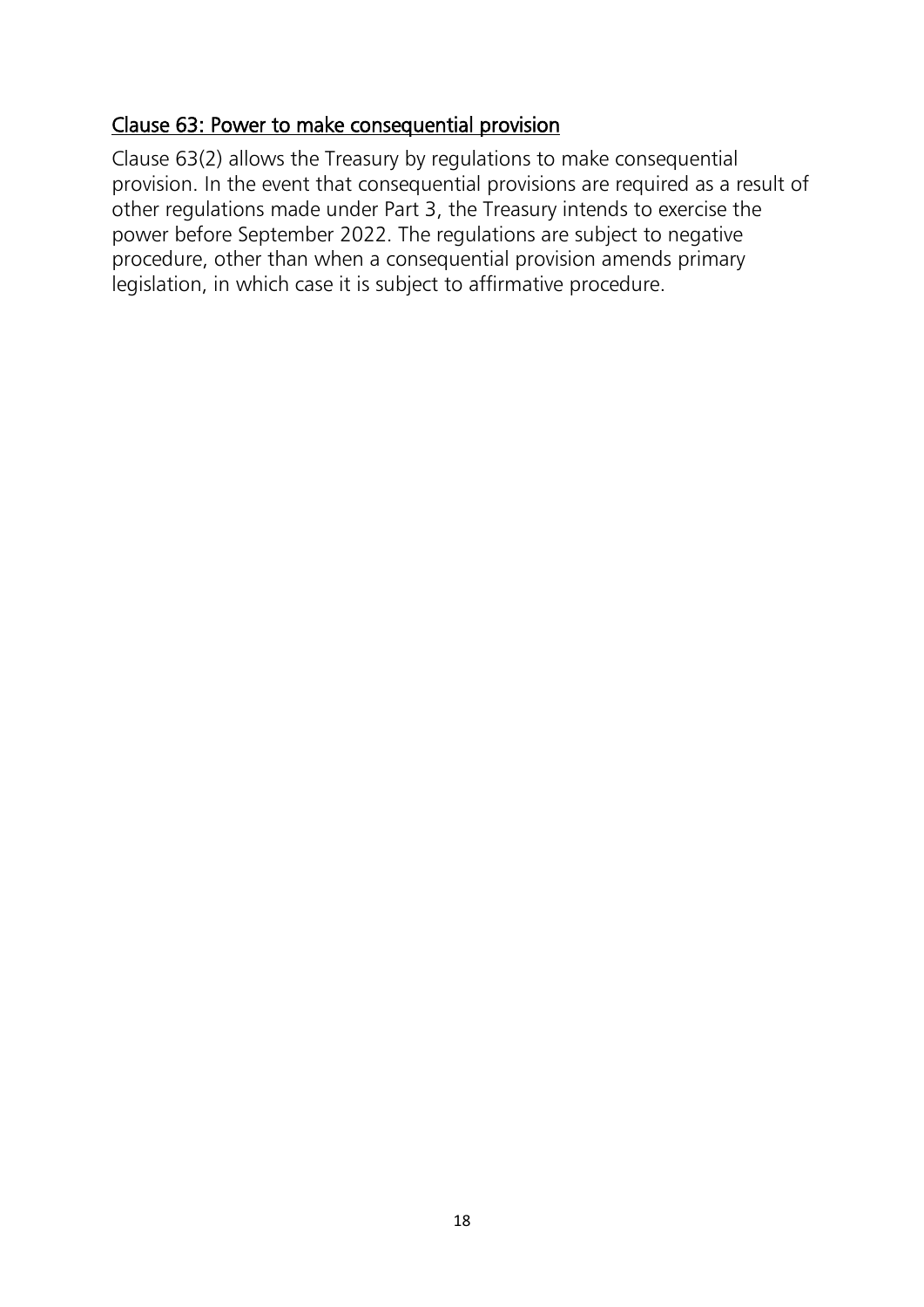## <span id="page-18-0"></span>Clause 64: Regulations

Clause 64 makes provision about regulations under Part 3. This includes:

- that the regulations can make different provision for different purposes; and incidental, consequential, supplementary, transitional or transitory provision;
- that the regulations may have effect in relation to the financial year in which they are made;
- that the regulations may make provision by reference to things specified in a notice;
- that the Commissioners for HMRC can exercise the power to make regulations instead of the Treasury;
- that before making regulations the Treasury must consult each appropriate collection authority;
- that before making regulations the Commissioners for HMRC must consult the Treasury and each of the other appropriate collection authorities;
- which regulations are subject to negative or affirmative procedure.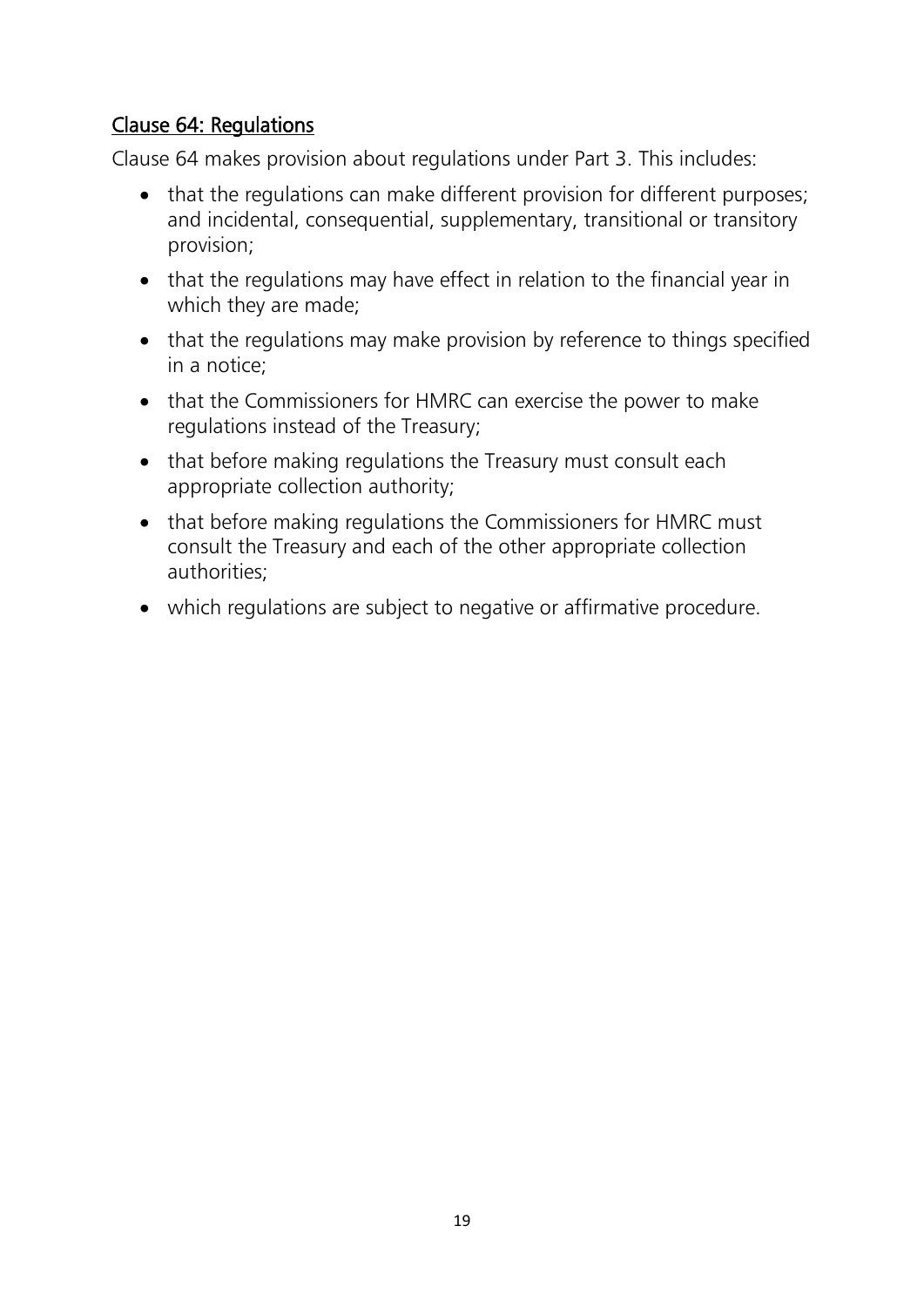# <span id="page-19-0"></span>PART 4: OTHER TAXES

## <span id="page-19-1"></span>Clause 67: Securitisation companies and qualifying transformer vehicles

Clause 67 confers power on the Treasury to provide that Stamp Duty or Stamp Duty Reserve Tax (SDRT) is not chargeable on transfers of securities issued or raised by a securitisation company or a qualifying transformer vehicle, and transfers of securities to or by a securitisation company.

Clause 67(1) allows the Treasury by regulations to provide that no Stamp Duty or SDRT charge will arise in relation to:

- transfers of relevant securities issued or raised by a securitisation company or a qualifying transformer vehicle;
- transfers of relevant securities to or by a securitisation company.

Clause 67(2) defines "relevant securities". These are the securities which ordinarily would be chargeable to Stamp Duty (stock or marketable securities) or SDRT (chargeable securities) on transfer.

Clauses 67(3) and (4) provide examples of provisions which can be made under the regulations. Clause 67(8) is a technical point that ensures that further amendments in relation to chargeable securities can be made under the power if required.

The Treasury intends to exercise the power to specify that no Stamp Duty or SDRT charge will arise on certain transfers in relation to securitisation and insurance-linked securities arrangements. However, the regulations will be subject to consultation and are not expected to come into force before Spring 2022. The regulations are subject to negative procedure.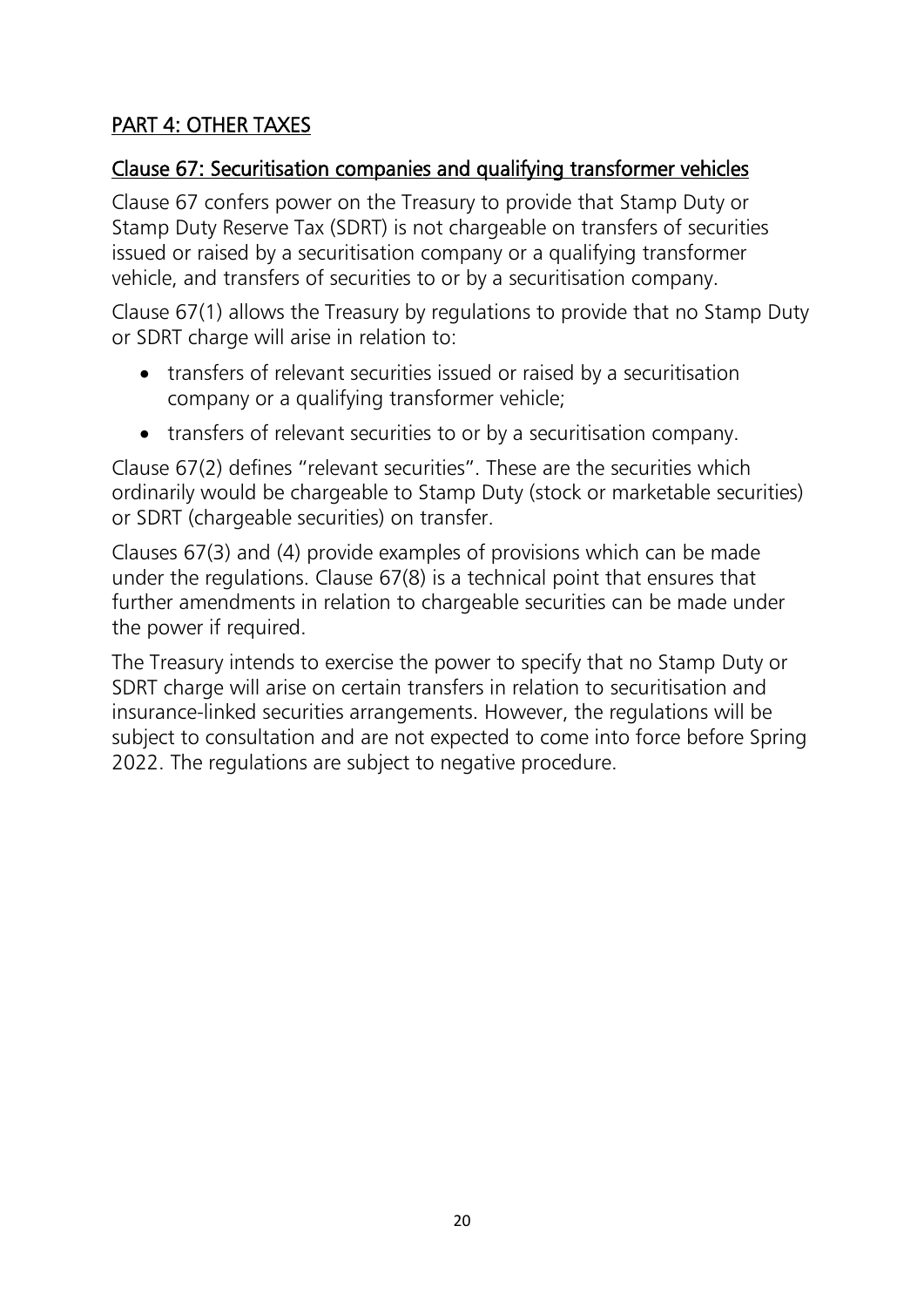## <span id="page-20-0"></span>Clause 68: Interim operation of margin schemes for used cars etc: Northern Ireland

Clause 68 introduces an interim scheme that permits second-hand motor dealers in Northern Ireland to sell certain vehicles sourced in Great Britain or the Isle of Man (and removed to Northern Ireland) under the VAT secondhand margin schemes. This will permit motor dealers in Northern Ireland to continue to use the margin schemes they operated prior to the end of the transition period without interruption.

Clause 68(3) allows the Treasury by regulations to set a date after which vehicles that are then removed to Northern Ireland will cease to be eligible for the margin scheme when sold. The Treasury intends to exercise this power when a permanent scheme is introduced; this is expected to be in 2022. The regulations are subject to negative procedure.

Clause 68(5) allows the Treasury to specify in regulations made under clause 68(3) different dates in relation to different cases.

Clause 68(9) allows the Treasury by regulations to appoint a day for the commencement of the scheme. The Treasury intends to exercise this power once agreement with the EU Commission for the necessary derogation from the Northern Ireland Protocol has been reached. The regulations are not subject to parliamentary procedure.

Clause 68(10) provides that where regulations are made under clause 68(9) the Treasury may

- specify different dates in relation to different cases,
- specify that the scheme is treated as coming into force on 11pm on 31 December 2020.

Clause 68(11) allows the Treasury by regulations to make transitional, transitory or savings provision. There are no plans to use the power. Any regulations would be subject to negative procedure.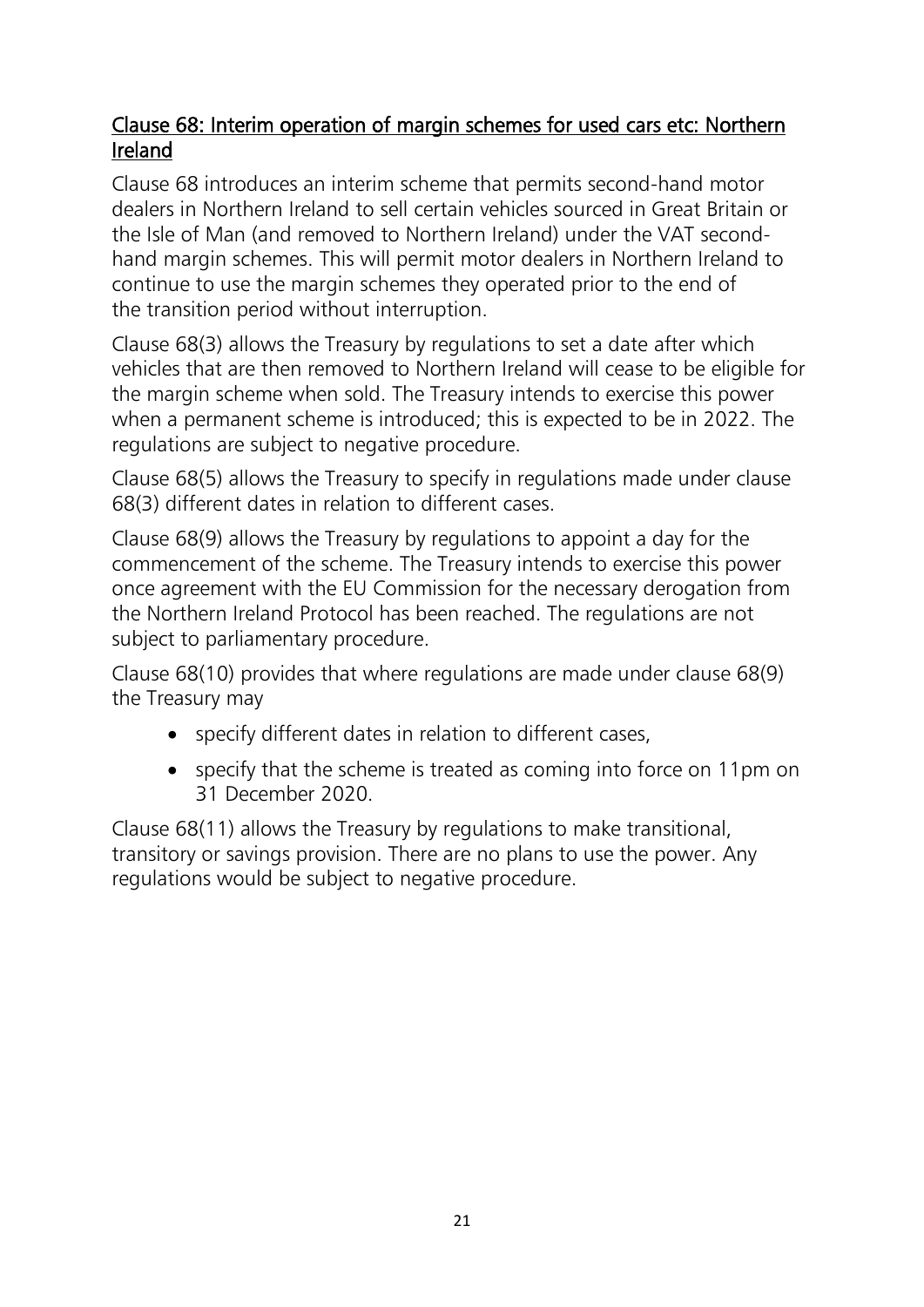# <span id="page-21-0"></span>Clause 69: Margin schemes and removal or export of goods

The Treasury intends to introduce a permanent scheme for motor vehicles (Second-Hand Motor Vehicle Export Refund Scheme) to replace the Interim operation of margin schemes for used cars etc: Northern Ireland (clause 68).

Clause 69 inserts a new section 50B into Value Added Tax Act (VATA) 1994. Section 50B provides that the Treasury may by order introduce legislation that entitles a person, on making a claim, to a VAT-related payment.

The VAT-related payment may be claimed on goods exported from Great Britain in circumstances where, if the goods had remained in Great Britain, the onward supply could have been subject to the VAT second-hand margin scheme.

Section 50B(1) allows the Treasury by order to enable VAT-related payments to be made in relation to relevant supplies and to specify a description of relevant supply. The Treasury intends to exercise this power in 2022. The order is subject to negative procedure.

Section 50B(5) allows the order under subsection (1) to provide for the VATrelated payment to be less than that which Section 50B(4) provides for. The Treasury intends to exercise this power to counter potential unintended effects including abuse.

Section 50B(6) sets out a non-exhaustive list of matters that the order under subsection (1) may include, such as:

- setting the conditions for the scheme
- making and timing of claims
- calculation and payment of claims
- requirement to appoint, and liabilities of, a Great Britain agent
- administrative requirements

The Treasury intends to exercise this power to lay down conditions for the scheme (including its application to motor vehicles) and how it will operate in practice. There are no plans to make provisions in relation to agents.

Section 50B(7) sets out a non-exhaustive list of further matters the order under subsection (1) may provide for. This includes making provision:

- for HMRC to make directions in a notice
- for other enactments to apply to the scheme (including in relation to penalties and offences)
- making provision for different purposes including in relation to businesses carried on in different places.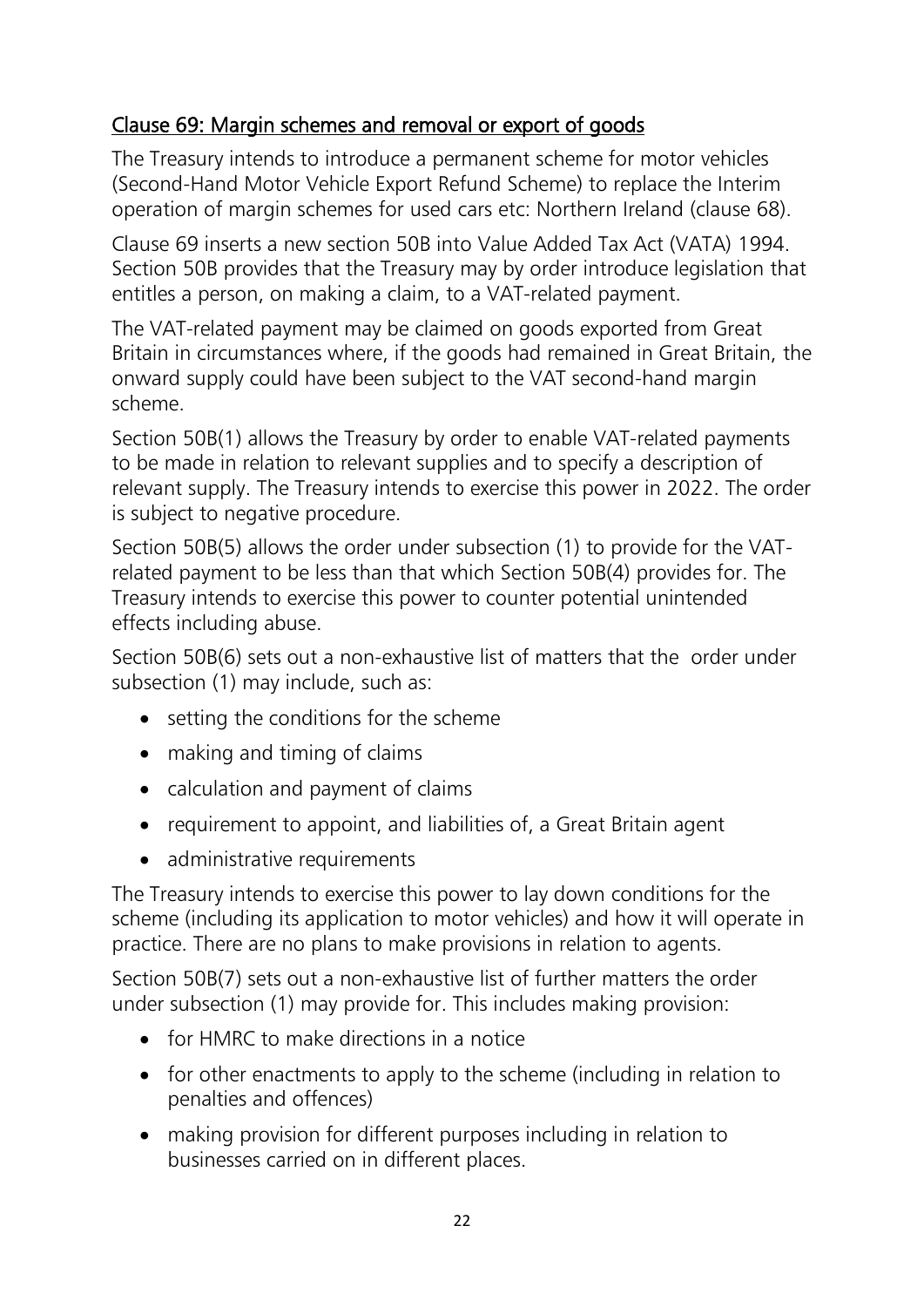The Treasury intends to exercise the power to determine how the scheme will operate (and the scope of its application).

Section 50B(8) provides that the powers under section 50B(7)(e) (which refers to making consequential, incidental, supplementary, transitional, transitory or savings provisions) include amending primary or subordinate legislation.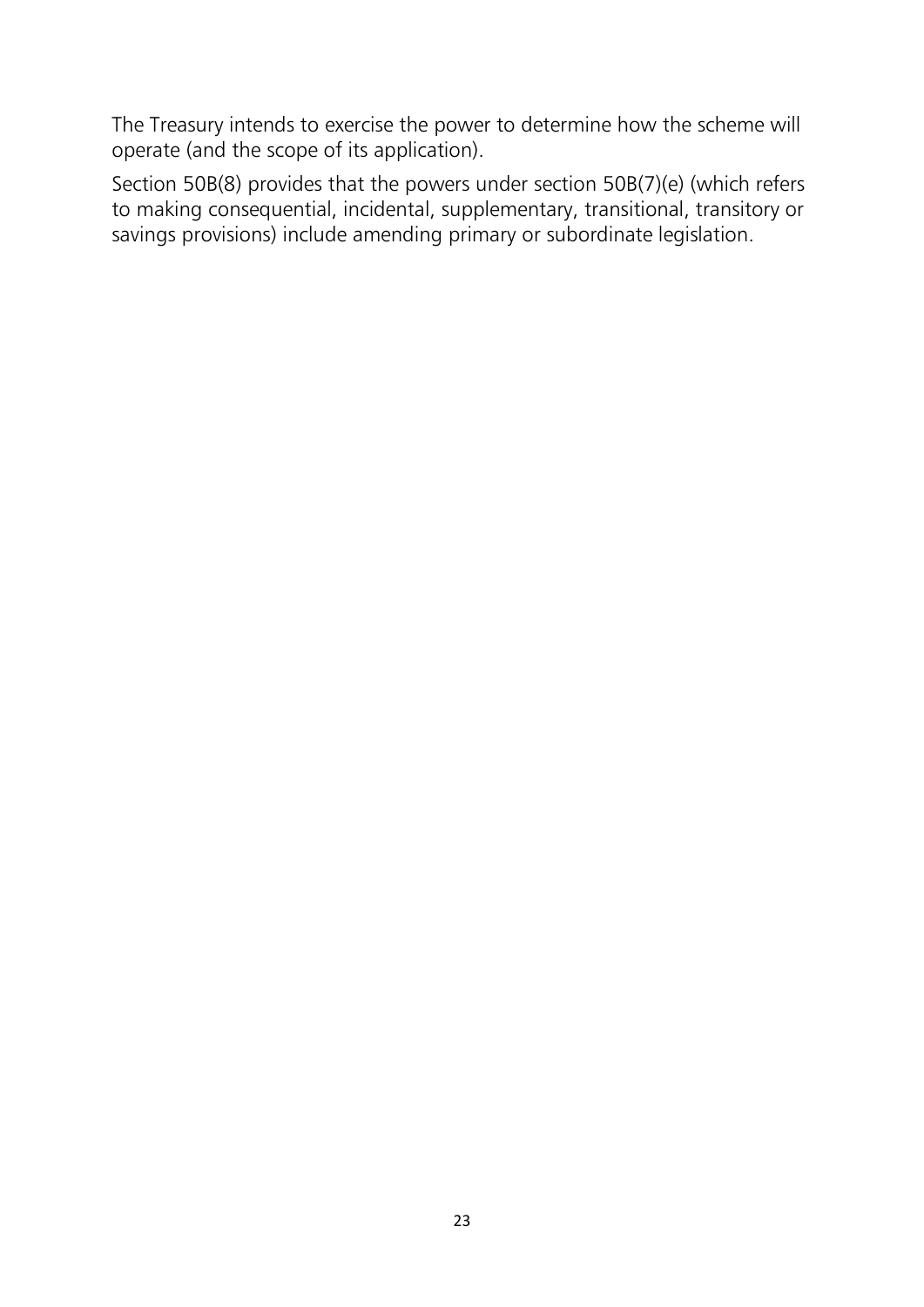## <span id="page-23-0"></span>Clause 70: Margin schemes and removal or export of goods: zero-rating

Clause 70 amends VATA 1994 to disapply the zero-rate for the export of goods and for the removal of goods to Northern Ireland, if the supplier has opted to sell the goods in Great Britain under a second-hand margin scheme. The amendments are consequential to the introduction of the Interim operation of margin schemes for used cars etc: Northern Ireland (clause 68) and the Margin schemes and removal or export of goods: VAT-related payments (clause 69). The amendments do not affect the normal application of the zero-rate to exports in any other circumstances.

Clause 70(4) allows the Treasury by regulations to set the dates on which the amendments come into force. The Treasury intends to exercise the powers in conjunction with the commencement of the schemes. The regulations are not subject to parliamentary procedure.

Clause 70(5) allows the Treasury to specify in regulations made under clause 70(4) different dates in relation to different cases. The Treasury intends to exercise the powers in conjunction with the commencement of the schemes.

Clause 70(6) allows the Treasury by regulations to make transitional, transitory or savings provision. There are no plans to use the power. Any regulations would not be subject to parliamentary procedure.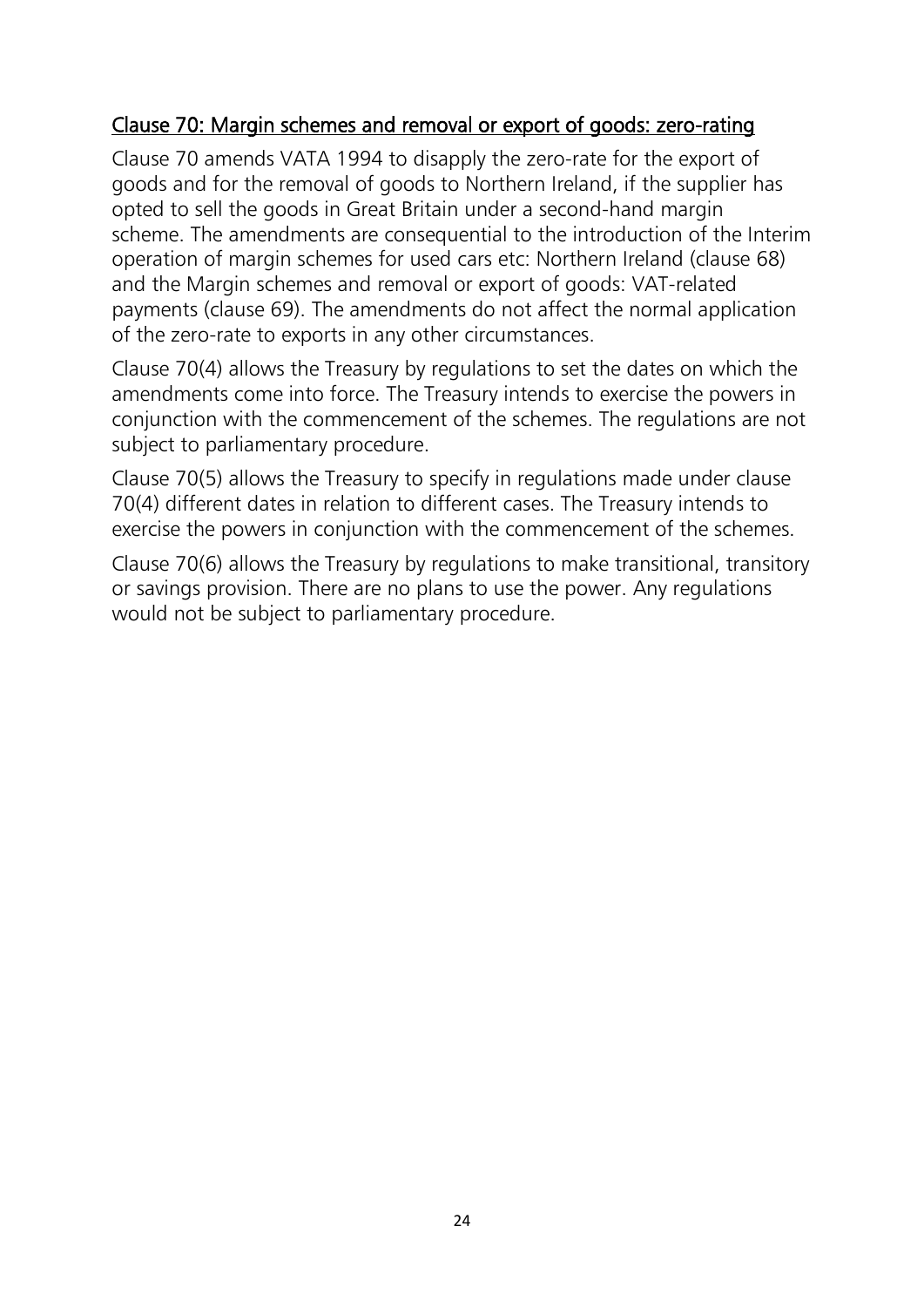## <span id="page-24-0"></span>Clause 71: Relief on the importation of dental protheses

Clause 71(1) inserts Item 11 into Group 5 of Schedule 2 to the Value Added Tax (Imported Goods) Relief Order 1984 (SI 1984/746) which provides that the import of dental protheses by or on behalf of dental professionals is relieved from VAT.

Clause 71(2)(b) provides that the amendment is treated as made under section 37(1) of VATA 1994. It may, therefore, be amended or revoked under that power.

Section 37(1) allows the Treasury by order to make provision for the relief of the VAT chargeable on the importation of goods. There are no plans to use the power. Any order would be subject to negative procedure.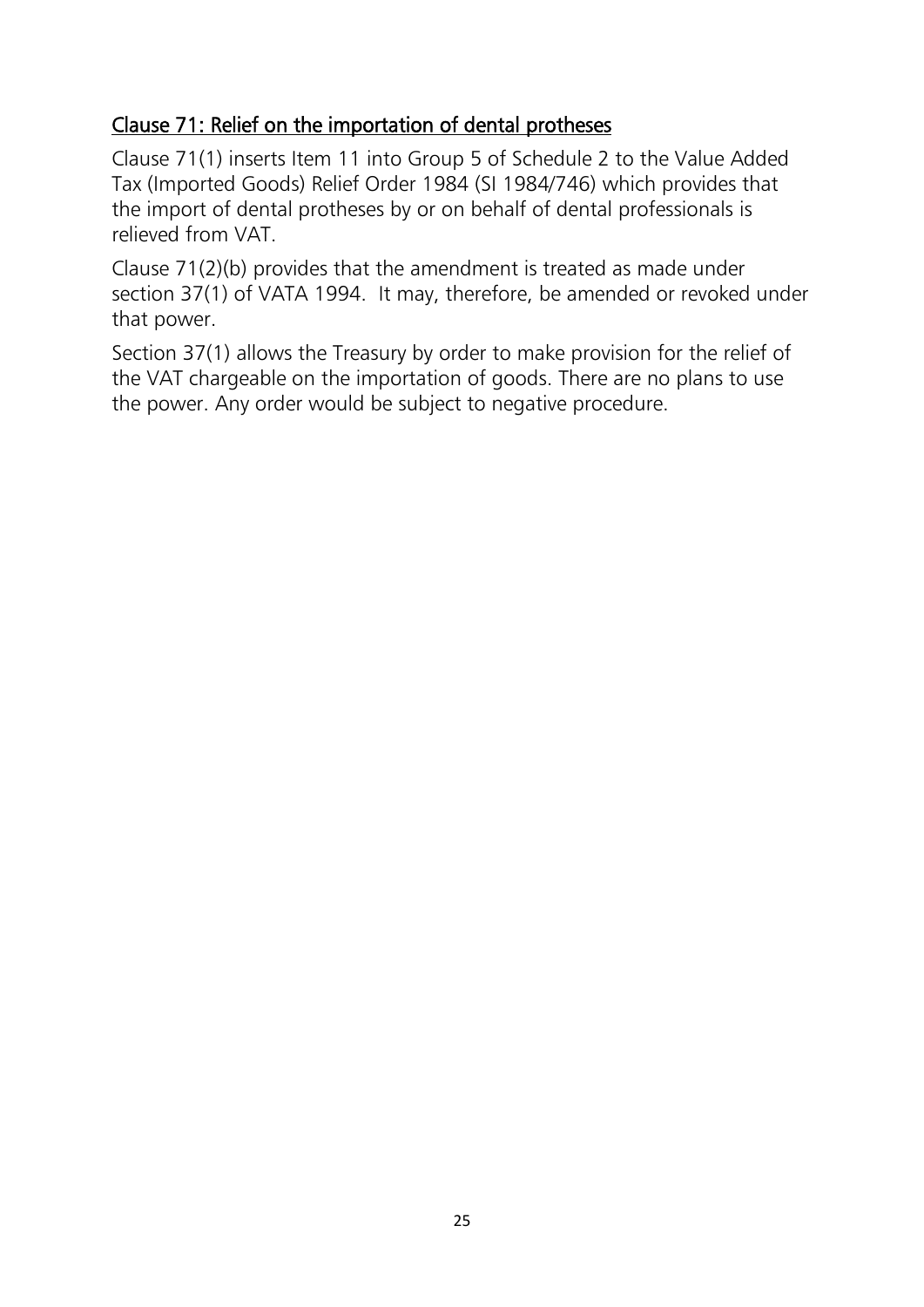## <span id="page-25-0"></span>Clause 73: Transitioned trade remedies: decisions by Secretary of State

Clause 73 enables the Secretary of State to call in reviews and reconsiderations of reviews in respect of transitioned trade remedy measures that have been initiated by the Trade Remedies Authority but which have not been concluded. Where the power under clause 73(2) is exercised, the Secretary of State is to decide whether to vary, maintain, revoke or in some cases replace the tariff rate quota, countervailing amount or anti-dumping amount applicable to the goods to which the review or reconsideration relates.

Clause 73(5) allows the Secretary of State by regulations to make provision for the purposes of subsection (2). A non-exhaustive list of the types of provision that may be made is given in clause 73(6). Among other things, it is intended that the regulations will include provision pertaining to how the Secretary of State will reach a decision on a transitioned trade remedy measure under subsection (2). This may include specifying factors which should, or should not, be taken into account. Provision may also be made requiring the Trade Remedies Authority to do specified things for the purpose of assisting the Secretary of State in making the decision. It is intended that regulations under the power will be made in early 2022. The regulations are subject to negative procedure.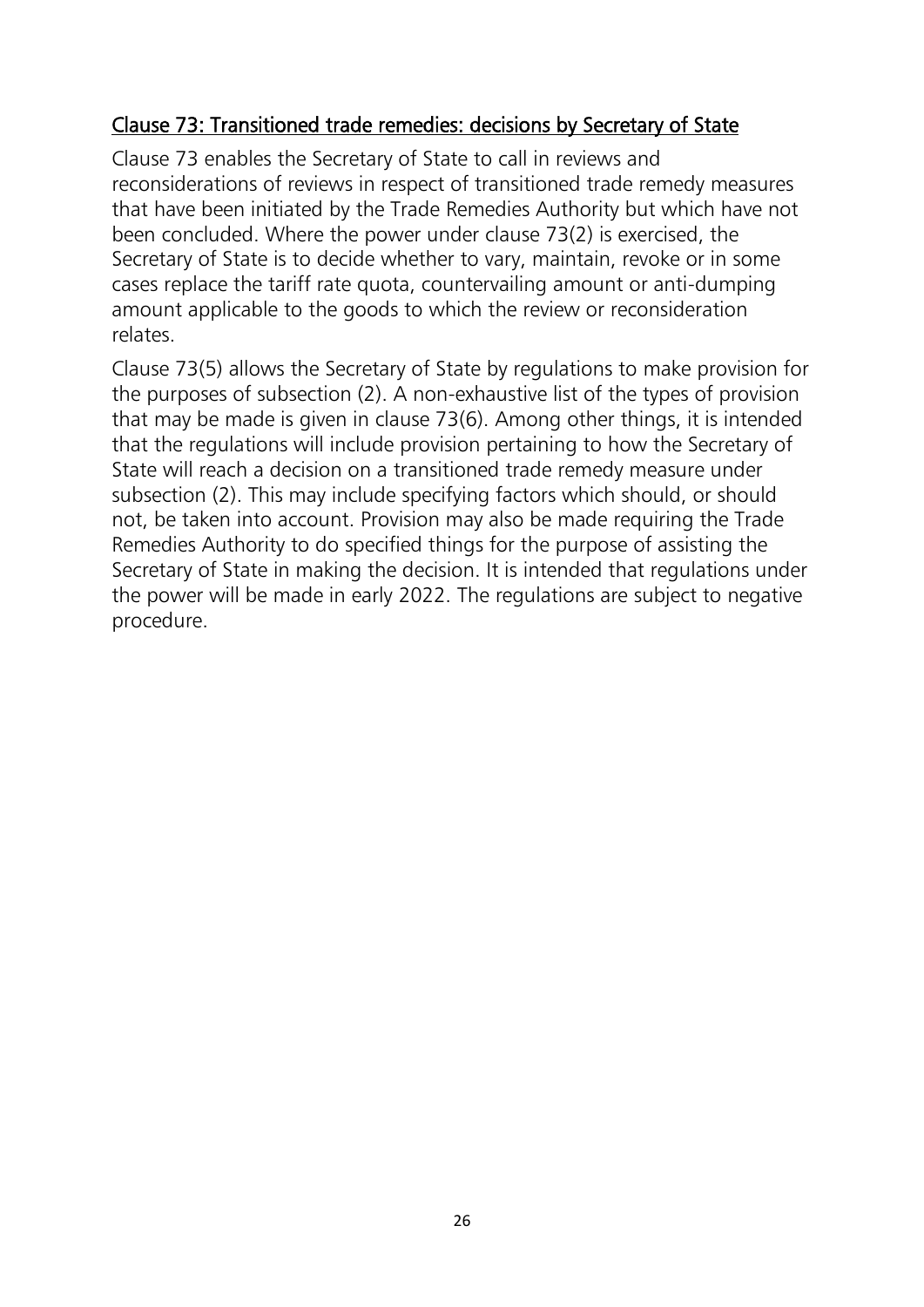## <span id="page-26-0"></span>Clause 74: Reference documents: amount of import duty

Clause 74 inserts new section 32A into Taxation Cross-Border Trade Act (TCTA) 2018. The new section provides that where regulations made under sections 8 to 19 of TCTA 2018 refer to a document known as a "reference document" – a document that typically contains figures setting out the rates of payable import duty on specified goods, the description of those goods, and codes used to classify those goods – then these documents can be modified or replaced by notice.

There are limits on, and qualifications in relation to, the use of the power. Specifically, the power may only be exercisable where the change in question leaves the payable duty the same: for example, where an existing customs classification of a good is split into sub-categories to provide more precision without the tariff payable changing. Section 32A(3) provides that this power will not be exercisable where the effect of such a change to the relevant reference document is to either increase or decrease the sum of duty payable (for example, if a policy decision is taken to change a 'Most Favoured Nation' tariff rate).

Section 32A(2) allows the "appropriate authority"- in most cases the Treasury but also other departments where TCTA 2018 specifies - to use a public notice to modify or publish a new version of the reference document that is referred to in regulations. If, for example, the regulations refer to a reference document "version 1.5, dated 19th July 2021", a notice can update this, so that the reference document is replaced by another document, and the reference in regulations is treated as if it said, "version 1.6, dated 25th October 2021". The Treasury intends to exercise this power following Royal Assent. The notices are not subject to parliamentary procedure.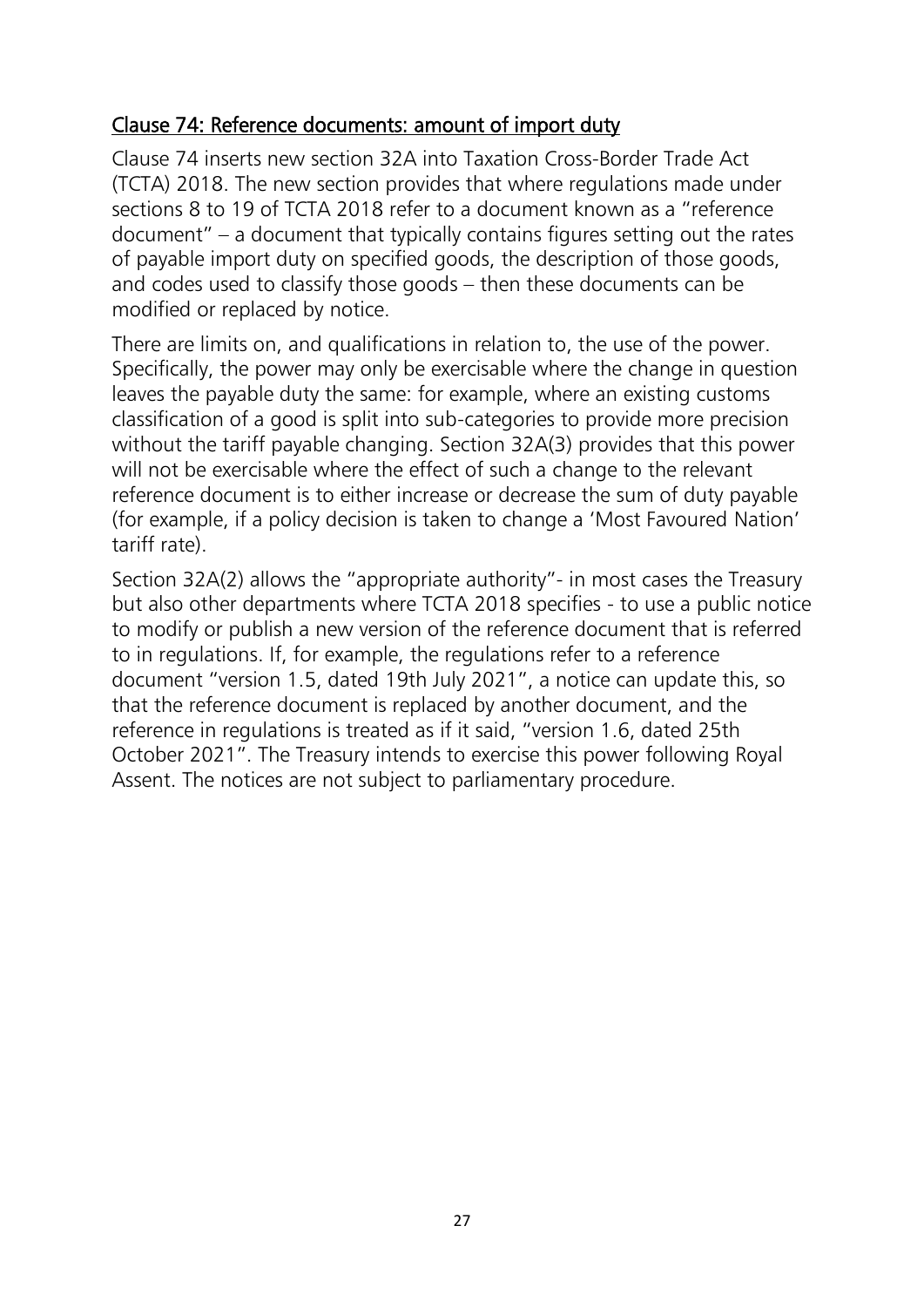## <span id="page-27-0"></span>Clause 75: Restriction of use of rebated diesel and biofuel

Clause 75 introduces Schedule 10 which makes technical amendments to Hyrdocarbon Oil Duties Act (HODA) 1979 to adjust restrictions on entitlement to use red diesel and rebated biofuels to a number of qualifying uses. The changes will largely take effect from 1 April 2022.

Clause 75(3) allows the Treasury by regulations to make consequential, supplementary, incidental, transitional, transitory or saving provisions in connection with the coming into force of the Schedule. Clause 75(4) allows the regulations to amend, repeal or revoke provision made by or under an Act passed before the Finance Act, and for different provision to be made for different purposes or areas. The power will be used in advance of the changes to entitlement to use red diesel from 1 April 2022. The regulations are subject to negative procedure.

Clause 75(7) amends paragraph 21 of Schedule 11 to FA 2020 to provide that the power to make amendments consequential to that Schedule also includes the power to amend Schedule 10.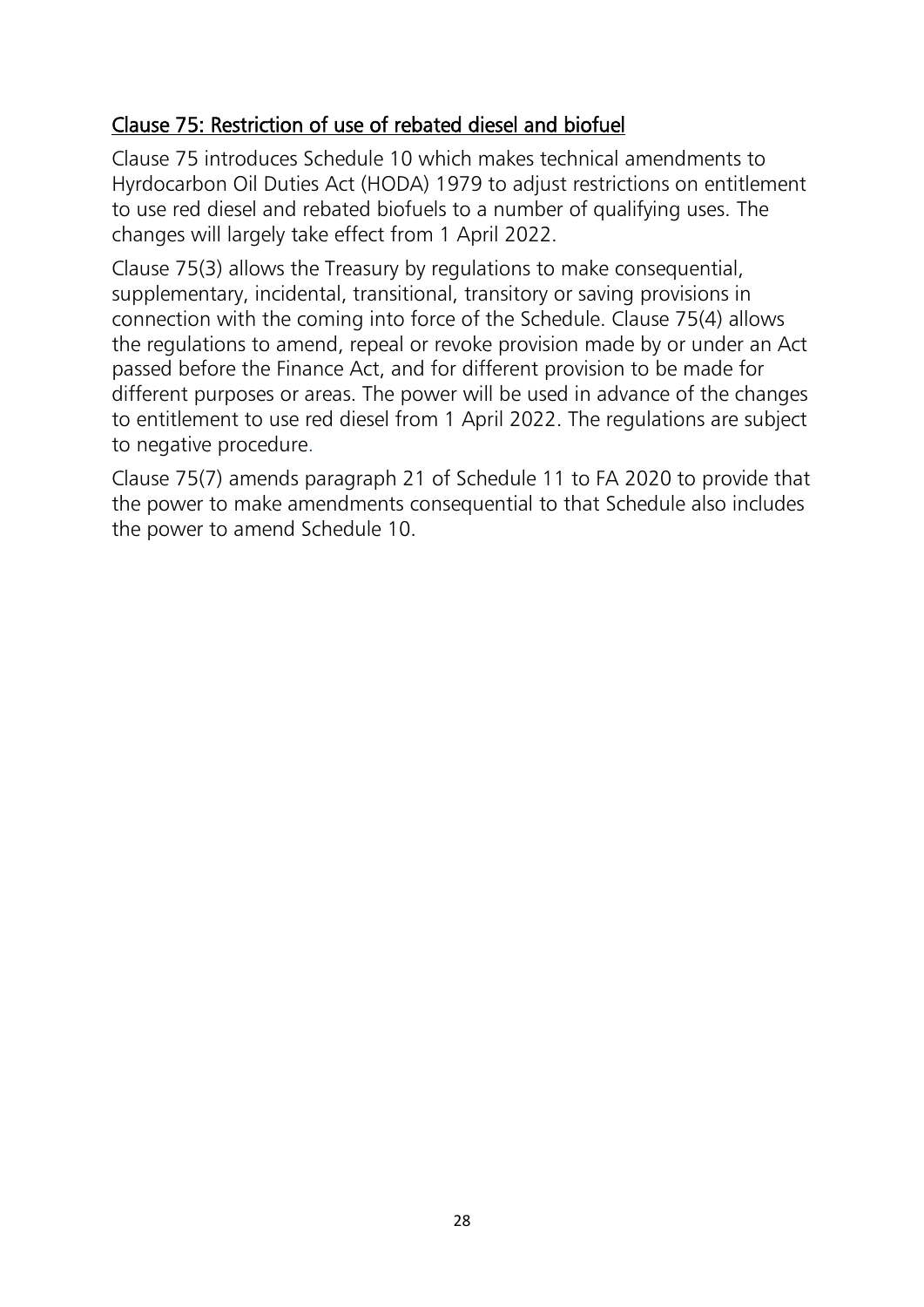## <span id="page-28-0"></span>PART 5: MISCELLANEOUS AND FINAL

## <span id="page-28-1"></span>Clause 83 and Schedule 11: Plastic packaging tax

Clause 83 introduces Schedule 11 which makes amendments to FA 2021 regarding Plastic Packaging Tax.

Paragraph 3(1)(b) of the Schedule inserts new subsections (3) and (4) into section 50 of FA 2021. New subsection (3) allows the Commissioners for HMRC by regulations to make provisions about the time of importation of chargeable plastic packaging components for the purposes of Plastic Packaging Tax. This allows changes to be made to the time of importation in the event that other legislation about imports (such as customs or freeports legislation) changes. This will ensure the tax continues to be chargeable on imports and avoid any uncertainty for businesses. New subsection (4) allows the regulations to amend Part 2 of FA 2021. There are no plans to use the power. Any regulations would be subject to affirmative procedure.

Paragraph 4(3) of the Schedule inserts new subsections (5) and (6) into section 55 of FA 2021. New subsection (5) disapplies section 55(1) for persons enjoying certain immunities and privileges. New subsection (6) allows the Commissioners for HMRC by regulations to make provision regarding the administration of the disapplication including making it subject to conditions or requirements. There are no plans to use the power. Any regulations would be subject to negative procedure.

Paragraph 6(4) of the Schedule inserts new subsection (3A) into section 71 of FA 2021. New subsection (3A) allows the Commissioners for HMRC by regulations to make further provision about the obligations and entitlements a representative member of a group assumes on behalf of the individual members, where these have been transferred to the representative member under section 71. There are no plans to use the power. Any regulations would be subject to negative procedure.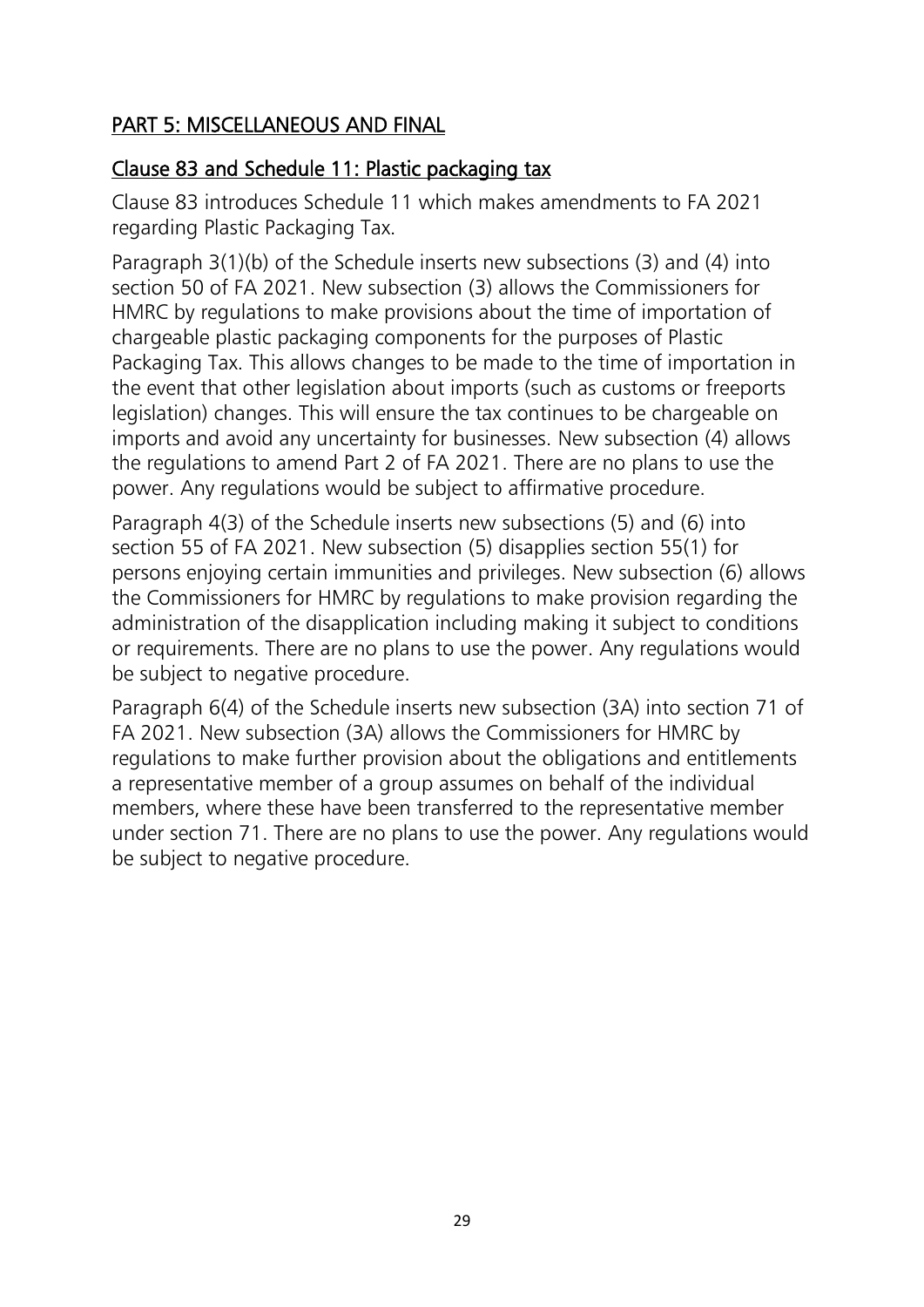## <span id="page-29-0"></span>Clause 91: Electronic sales suppression penalties and Schedule 13: Electronic sales suppression

Clause 91 introduces Schedule 13 which makes provision for new powers and penalties to tackle the form of tax evasion known as electronic sales suppression.

Paragraph 15 of Schedule 13 allows the Treasury by regulations to change the amount of the penalties in paragraphs 5(1), 6(1), 7(2) or 7(3), where it appears to the Treasury that there has been a change in the value of money since the last relevant date. The relevant date is the date on which Finance Act 2022 is passed; and each date on which the Treasury has exercised the power to change the amount of the penalties in paragraphs 5(1), 6(1), 7(2) or 7(3). There are no plans to use the power. Any regulations would be subject to negative procedure.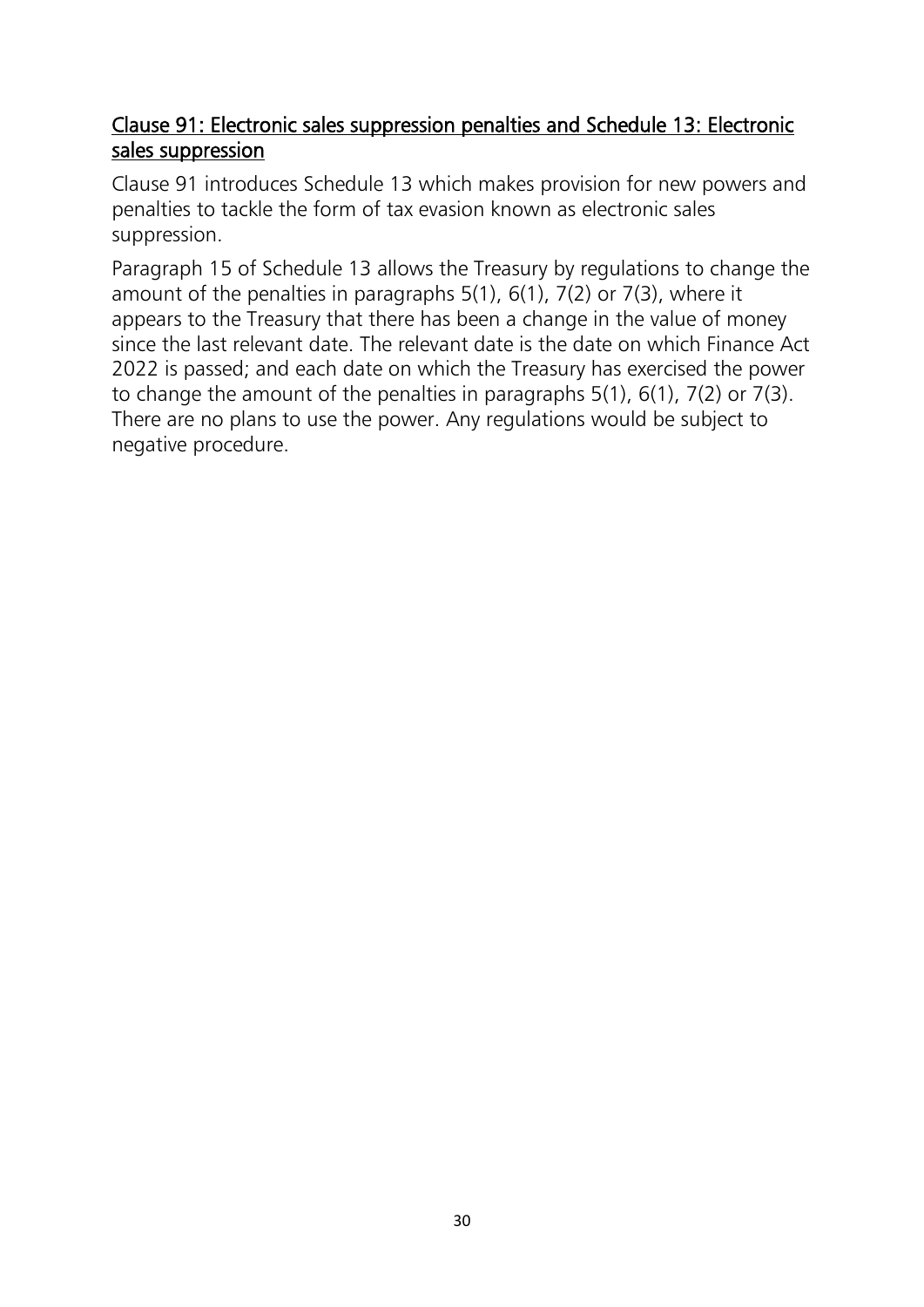## <span id="page-30-0"></span>Clause 92: Tobacco products: tracing and security

Clause 92 inserts new sections 8JA to 8JC into Tobacco Products Duty Act (TPDA) 1979. The sections allow the Commissioners for HMRC by regulations, to make provision for the operation of the UK's tobacco Track and Trace system and for the introduction of new sanctions for any contravention of those regulations.

Section 8JA(1) allows the Commissioners for HMRC by regulations to establish and make provision for the operation of a traceability system for tobacco products and require security features to be applied to tobacco products.

Section 8JA(3) sets out examples of what the regulations can cover including, the ability to extend the functions to be introduced to 'other persons' (for example, local Trading Standards Authorities). Section 8JA(4) sets out in particular what regulations under section 8JA(3)(f) (relating to the imposition of restrictions or requirements) may cover. Section 8JA(5) provides that the Commissioners for HMRC can only exercise the power where they consider that doing so will facilitate the administration, collection or enforcement of duty. Section 8JB(2) provides that the regulations can make provision for: a monetary penalty of up to £10,000 for contravening the traceability regulations; the power to seize products that are involved in a contravention; and the ability to restrict or withdraw a person's participation in the tobacco Track and Trace system.

The Commissioners for HMRC intend to use the powers to introduce new enforcement sanctions in 2022. The regulations are subject to negative procedure.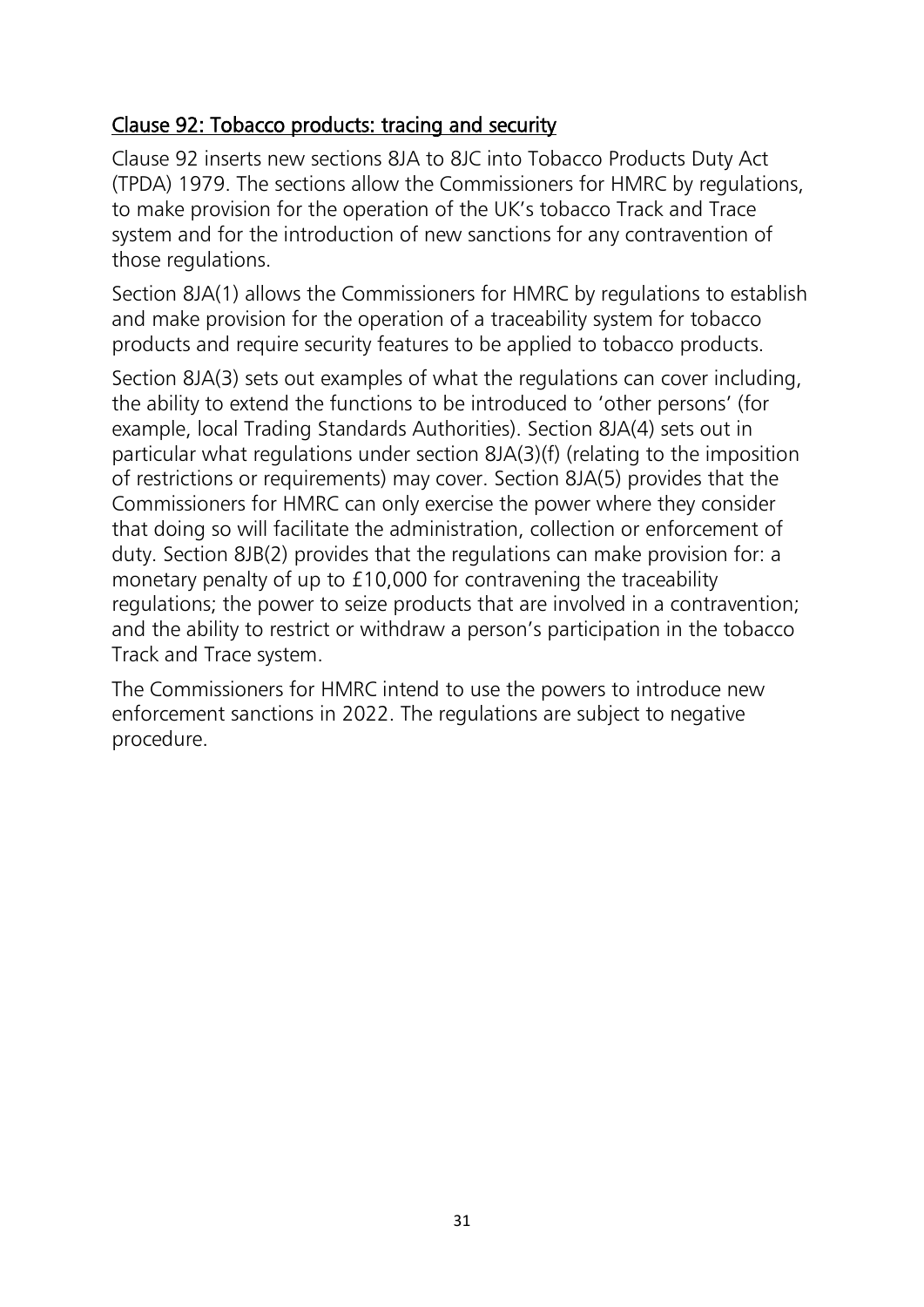## <span id="page-31-0"></span>Clause 93 and Schedule 14: Treatment of goods in free zones

Clause 93 introduces Schedule 14 which makes amendments to VATA 1994 to provide for the VAT treatment of certain supplies of goods and services in free zones.

Schedule 14 inserts a new section 57A into VATA 1994 and provides for a deemed taxable supply of goods or services to have been made by, and to, a person in certain circumstances following receipt of zero-rated supplies in a free zone.

New section 57A(6) allows the Commissioners for HMRC by regulations to modify the application or effect of section 57A in relation to cases set out in the regulations. Such regulations may also apply the section, with or without modification, to cases set out in the regulations.

Where appropriate the power will be exercised to ensure the deemed supply operates to collect VAT as intended where non-business use of assets occurs after goods leave the free zone. Any regulations would be subject to negative procedure.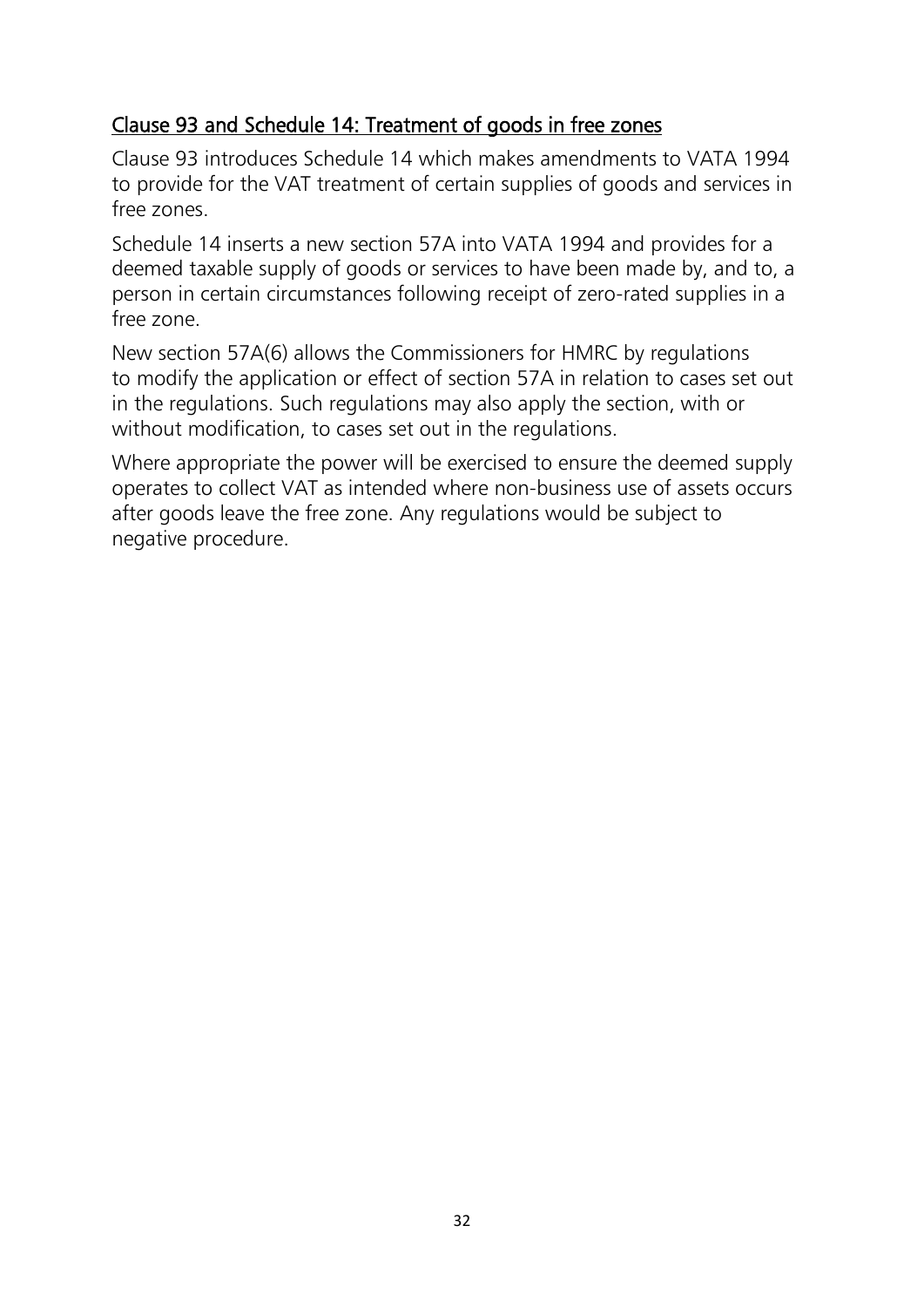## <span id="page-32-0"></span>Clause 94 and Schedule 15: Large businesses: notification of uncertain tax treatment

Clause 94 introduces Schedule 15 which creates a new obligation on large businesses to notify HMRC when a tax return includes an uncertain tax treatment. All paragraph references are to the Schedule.

Paragraph 2 defines what is a 'company' and a 'qualifying company' for the purposes of the Schedule. Sub-paragraph (6) allows the Treasury by regulations to amend what are qualifying companies and therefore within scope of the regime. There are no plans to use the power. Any regulations would be subject to negative procedure.

Paragraph 4 defines what is a 'partnership' and a 'qualifying partnership' for the purposes of the Schedule. Sub-paragraph (4) allows the Treasury by regulations to amend what are qualifying partnerships and therefore within scope of the regime. There are no plans to use the power. Any regulations would be subject to negative procedure.

Paragraph 11 sets out how to calculate the tax advantage for the purposes of the £5 million threshold test. Sub-paragraph (5) allows the Treasury by regulations to change the £5 million amount in sub-paragraph (2)(b). There are no plans to use the power. If the amount is changed to reflect changes in the value of money, the regulations would be subject to negative procedure. If the amount is changed by more than is necessary to reflect changes in the value of money, the regulations would be subject to affirmative procedure.

Paragraph 18 provides an exemption for businesses within scope of this new obligation to notify HMRC where it is reasonable for that business to conclude that HMRC has all, or substantially all, of the information that would otherwise be included in a formal notification. Sub-paragraph (2)(a) lists other provisions that require information to be disclosed to HMRC and therefore exempt from being notified under the new obligation. Sub-paragraph (3) allows the Treasury by regulations to add to, remove or amend the provisions listed in sub-paragraph (2)(a). There are no plans to use the power. Any regulations would be subject to negative procedure.

Paragraph 26 allows the Treasury by regulations to change the value of penalties chargeable under paragraph 20. There are no plans to use the power. Any regulations would be subject to negative procedure.

Paragraph 28 provides supplementary provisions for making regulations under the Schedule. Regulations must be made by statutory instrument. Subparagraph (2) provides that all regulations are subject to negative procedure, except where sub-paragraph (3) applies. Sub-paragraph (3) provides that regulations to change the amount in paragraph 11(2)(b) by more than is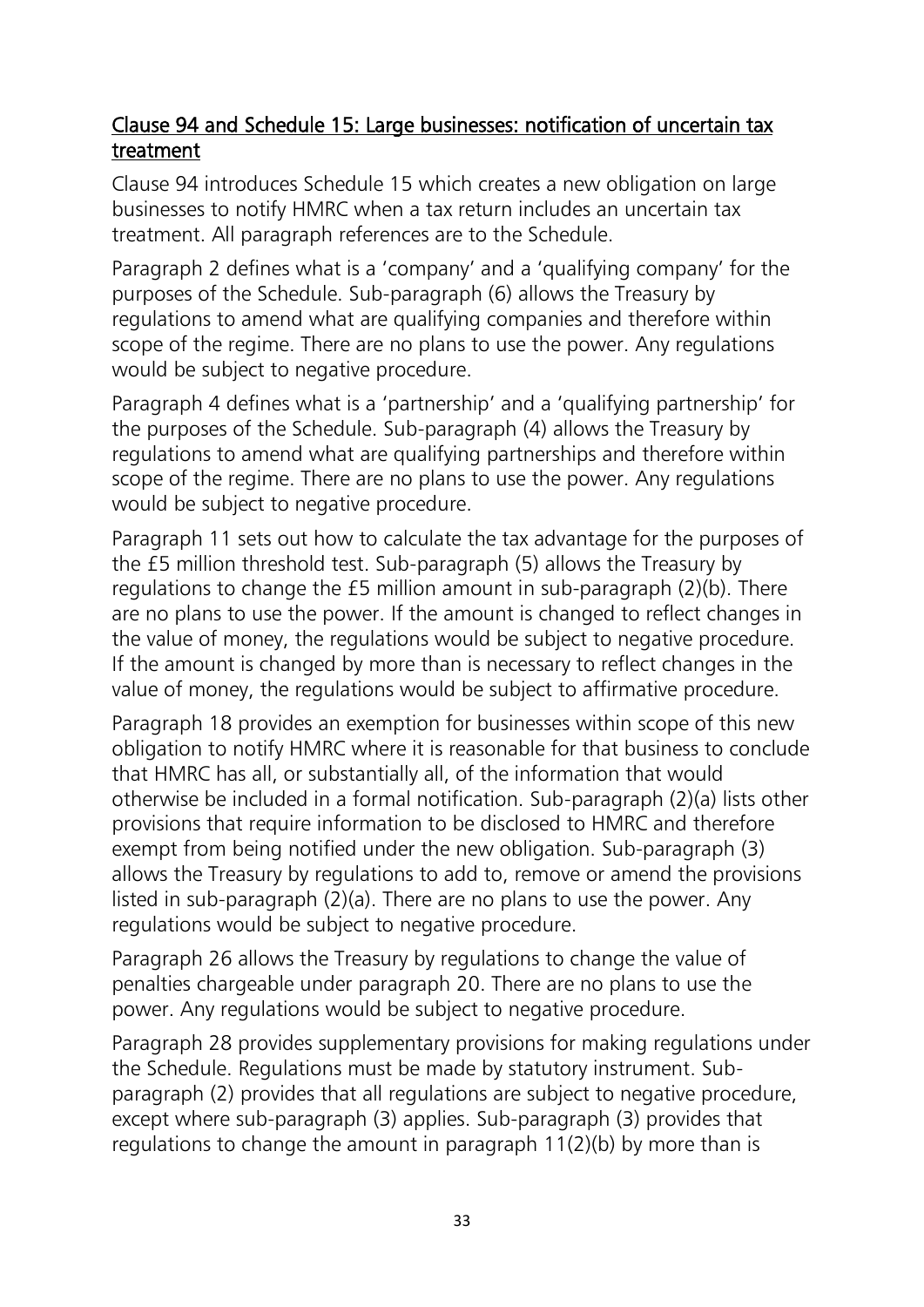necessary to reflect changes in the value of money, are subject to affirmative procedure.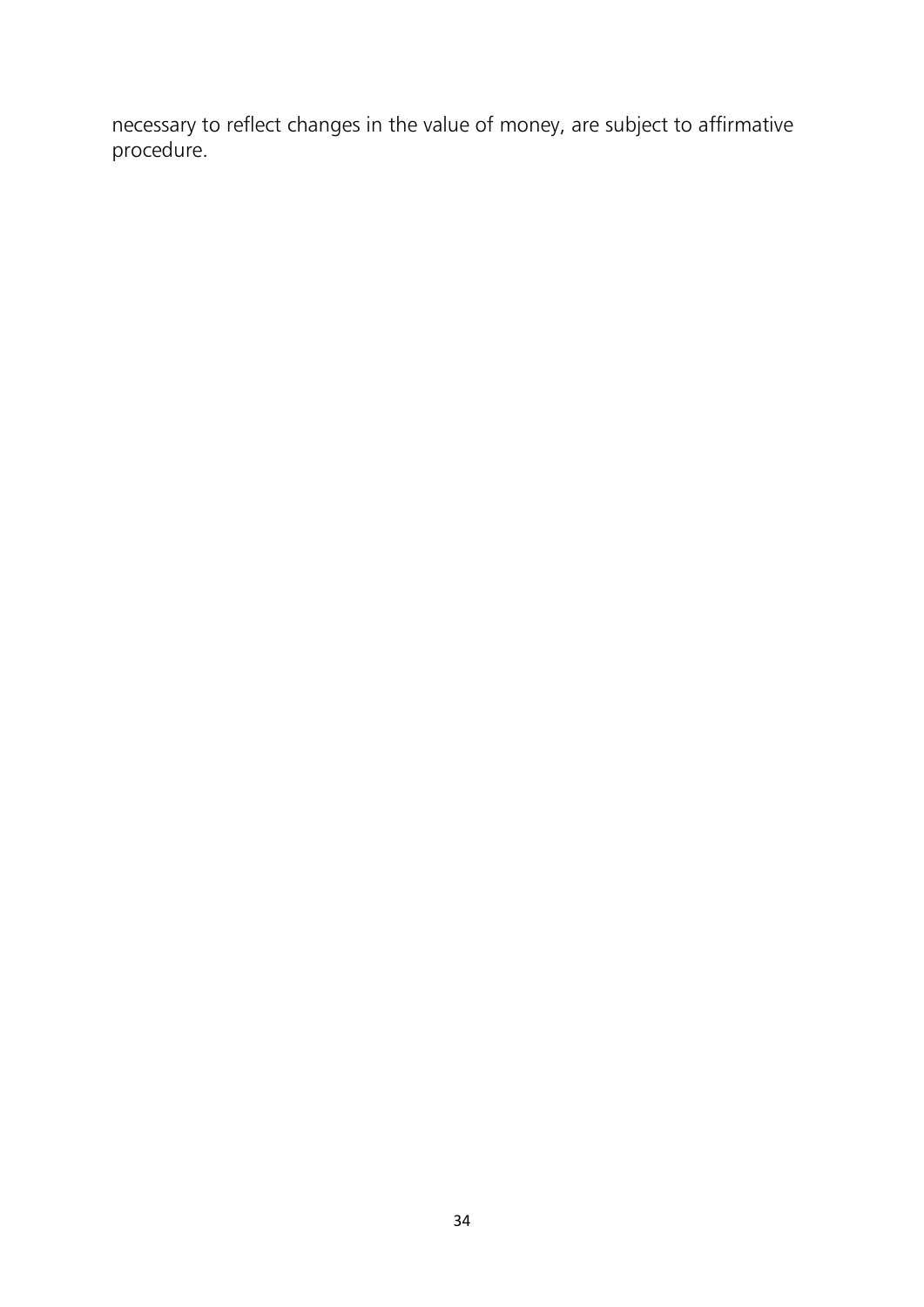## <span id="page-34-0"></span>Clause 98: Power to make temporary modifications of taxation of employment income

Clause 98 will allow the Treasury to support taxpayers in the event of a national disaster or emergency.

Clause 98(1) allows the Treasury by regulations to modify Parts 3, 4 or 5 of ITEPA 2003. Parts 3 to 5 of Income, Tax, Earnings and Pensions Act (ITEPA) 2003 cover employment income. Under clause 98(2) the Treasury can only exercise the power if it considers it necessary or desirable to address circumstances arising from a disaster or emergency. Under clause 98(3) the Treasury has to consider the disaster or emergency to be of national significance. Under clause 98(4) the modifications cannot be in place for longer than the Treasury considers necessary and in any event for longer than two complete tax years. Clause 98(6) provides that the regulations may make different provision for different cases; retrospective provision; incidental or supplementary provision, and consequential provision. Any regulations would be subject to negative procedure.